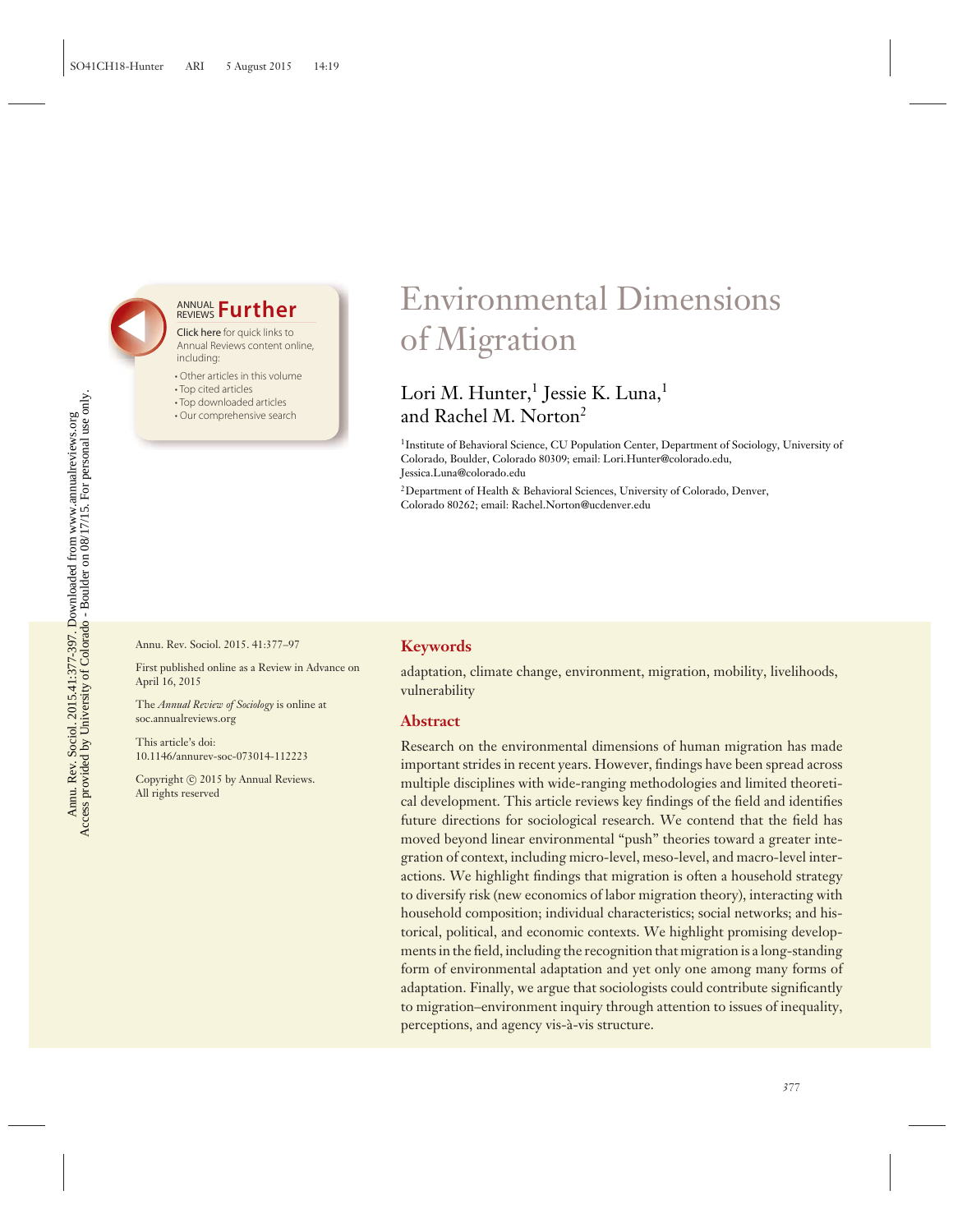#### **INTRODUCTION**

Relocating from challenging environmental settings has been an important survival strategy throughout human history (McLeman 2014). Today, in the context of a changing global climate, the need for improved understanding of migration's environmental drivers is particularly salient. Indeed, the topic is vital for policy (Black et al. 2011) and also holds substantial interest among the public.

Research on the environmental dimensions of human migration has made important strides in recent years. Yet contributions from a sociological perspective have been limited. Human geographers, anthropologists, and scholars focused on livelihood vulnerability and adaptation have predominantly led the charge to better understand natural environment push factors as they relate to migration decision making and migration patterns. Yet evidence has been "varied and patchy," with wide-ranging methodologies, little theoretical development, and myriad geographic foci (Black et al. 2011, p. S3). With a now solid and growing body of evidence from case studies, it is time for sociologists to expand migration–environment inquiry to include issues of inequality, perceptions, and considerations of agency vis-a-vis structure. We argue that sociology has much ` to contribute to these areas.

The following review of this emergent body of work reveals that the science of migration– environment connections does not yet lead to one central conclusion—perhaps it never will. Even so, the innovative and impressive body of scholarship offers a useful representation of what can happen when the international research machine is mobilized. This machine includes individual researchers, funding and research organizations, and scholarly outlets, all of which provide the tools and motivation to move a research agenda forward.

The machine was mobilized in the 1990s by bold projections of the number of "climate refugees"—projections reaching as high as 50 million environmental migrants by 2010 (Myers 2002). Such projections were not sufficiently grounded in empirical understanding, in part because very little scholarship examined the environmental aspects of migration decision making. So researchers responded. Over the past two decades, empirical research on the topic has burgeoned.

Even so, bringing environmental factors to migration theory and research has required innovation. Most secondary data on migration neither include measures of environmental conditions nor provide geographic identifiers that would allow contextual data to be appended. In this way, "putting people into place" (Entwisle 2007, p. 687) has represented a central challenge for migration–environment theory and research.

Stepping back to summarize an emerging body of research represents an important step in moving science forward. It also represents an opportunity to identify lessons learned as well as gaps remaining with regard to theory, results, and methods. The following review offers this summary with a focus on theory and research on the environmental drivers of human migration. Formal resettlement schemes are not included nor are the environmental effects of migration in destination areas. With regard to gaps, we highlight areas where sociological contributions are particularly critical.

#### **ADVANCES MADE IN MIGRATION–ENVIRONMENT THEORY**

As early as 1992, the International Organization for Migration reported that environmental degradation was already resulting in large numbers of migrants, with the possibility of substantial increases due to climate change (IOM/RPG 1992). In that same year, Bilsborrow (1992) put forward an early attempt to theorize the environmental dimensions of migration. He linked demographic changes, namely population growth, with economic motivations for land extensification (increase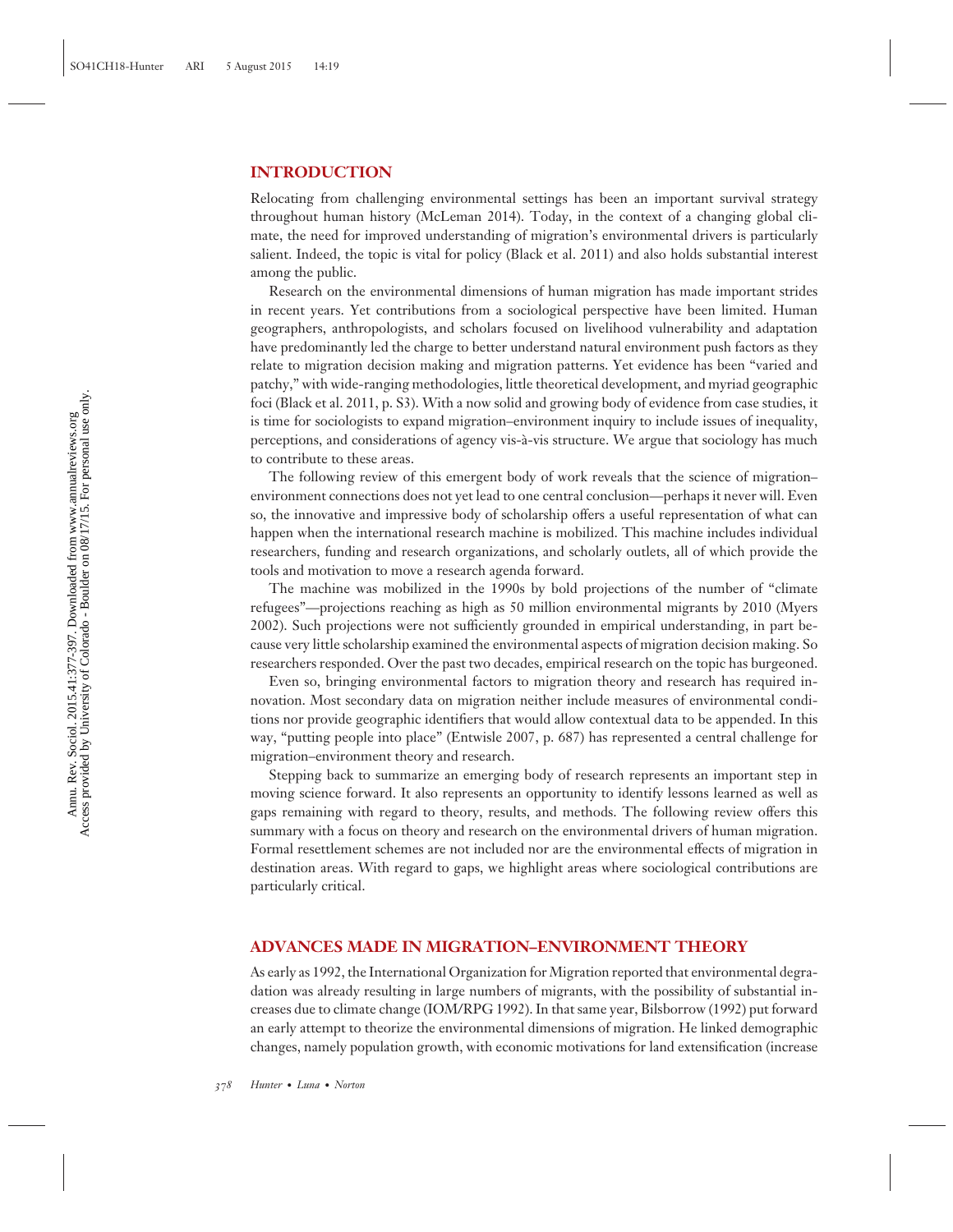in food demand) and therefore out-migration to rural frontier regions (Bilsborrow 1992). Simple bivariate associations between rural population growth, changes in agricultural land, forest area, and fertilizer use were suggestive of associations in this direction, although coarse, since discussion and analyses focused on the national scale. Presaging lessons learned from more contemporary research, Bilsborrow himself ended with a plea for within-country analyses given that the migration–environment association is dramatically shaped by local sociopolitical, socioeconomic, and socio-environmental realities.

Bilsborrow's engagement of Boserup's intensification hypothesis and Davis's multiphasic response led the way for linking migration–environment inquiry with existing theory—a path of potential use to social scientists today. In response to Malthusian arguments of population growth outpacing agriculture production, Boserup (1965) argued that population pressures may intensify rural land use, yielding greater output. Bilsborrow argued that another response to population pressure could be land extensification—the expansion of agriculture—through migration.

Davis's (1963) theory of multiphasic response aimed to explain how rural households adapted to threats to their standard of living due to increases in family size. Per Davis (1963), feasible demographic responses included fertility reduction and postponement of marriage. Building on this theory, Bilsborrow (1992) argued that migration represents another feasible demographic response as households face challenging times.

In an effort to further bridge environmental considerations and classic migration theory, Hunter (2005) reached to, for example, Wolpert's (1966) stress-threshold model and Speare's (1974) thoughts on residential satisfaction. Environmental factors play a role in many of these classic theories, yet details are sparse. For example, the stress-threshold model notes the potential placement of environmental hazards as a stressor; environmental amenities and disamenities were generally considered locational characteristics within the residential satisfaction perspective. Still, Hunter argued that classic migration theory has much to offer in terms of guidance for the emerging migration–environment literature.

These classic theories cannot, however, sufficiently tackle the nuance required for a thorough consideration of environmental factors. Hugo (1996) argued, for example, that environmental factors act on a continuum ranging from slow-onset stresses to rapid-onset disasters. Slow-onset environmental changes, such as drought (Findley 1994) and rainfall variability (Warner & Afifi 2014), can lead to migration (McLeman & Smit 2006), as households aim to change or diversify livelihoods. On the other hand, rapid-onset natural disasters can result in long-term displacement (Sastry & Gregory 2014), although in some cases, such as flooding in Bangladesh, poverty may constrain migration even under such dire circumstances (Gray & Mueller 2012b). This argument further demonstrates that theory must effectively integrate the interactions between environmental factors and other migration determinants operating differentially across scales and across time. Other determinants include regional and national socioeconomic and sociopolitical conditions as well as household compositional characteristics.

Also complicating theory is the issue of internal vis-a-vis international migration in response to ` environmental challenges. Environmental displacement has been more likely to result in internal migration due to the political and socioeconomic costs of cross-border moves (Hugo 1996). Yet international migration as a household environmental risk diversification strategy also occurs (e.g., Hunter et al. 2013).

A comprehensive migration–environment theory remains elusive, yet an important step toward conceptualization was recently offered by Black et al. (2011) in the interdisciplinary journal *Global Environmental Change.* The framework is influenced by the working paper "Sustainable Rural Livelihoods: A Framework for Analysis" (Scoones 1998) through explicit integration of a variety of household capitals including social, physical, and economic. Yet it also considers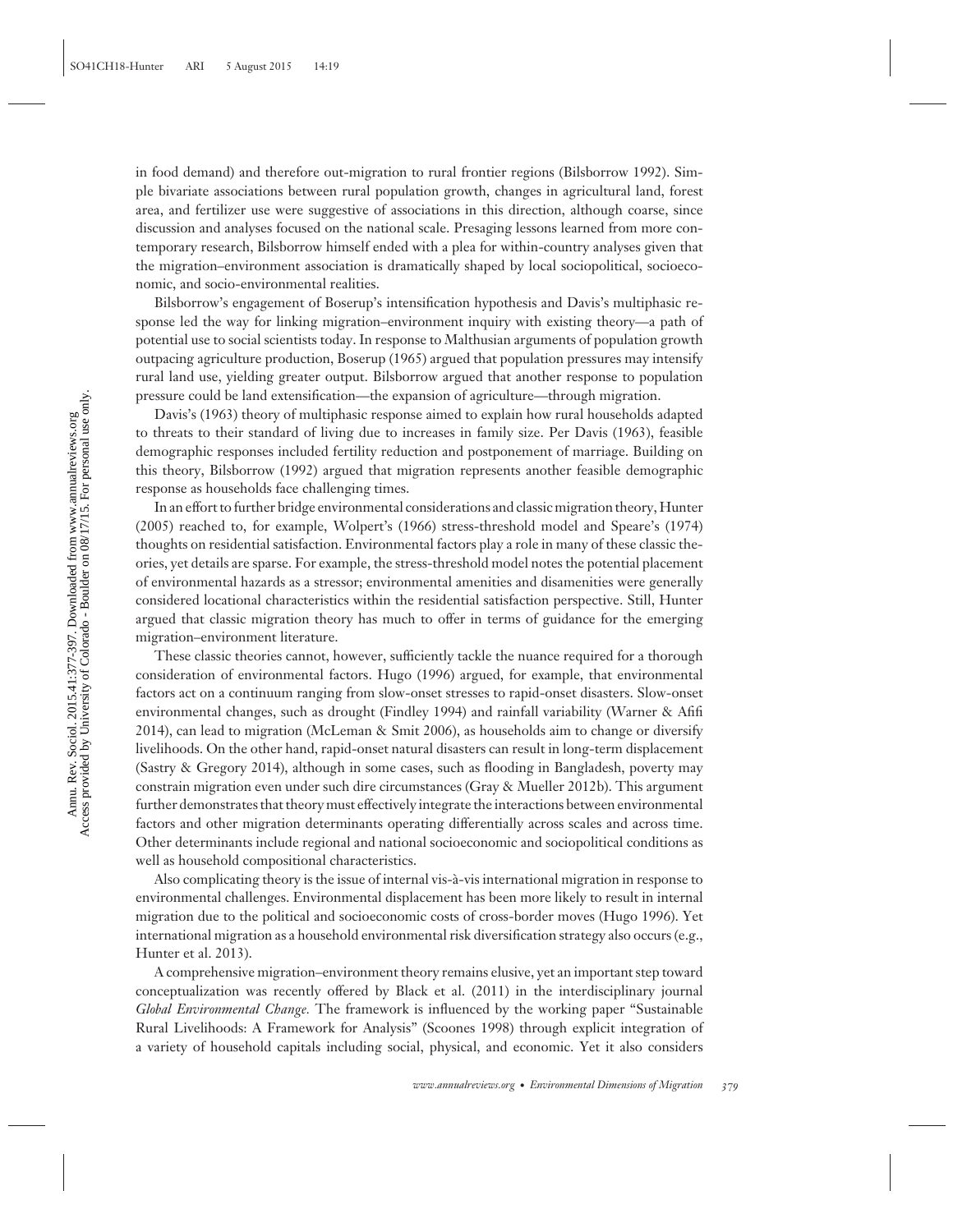the continuum of environmental influence, international versus internal migration, and broader contextual determinants operating at a variety of scales.

#### **CASE STUDIES AND CLUSTERS OF FINDINGS EMERGE**

As in the realm of migration theory, the empirical creativity of social scientists became apparent once posed with the challenge of considering environmental dimensions of migration. Some scholars innovatively built on migration and other social data collected prior to the occurrence of unforeseen environmental stressors (Findley 1994). Others identified secondary data sources with sufficient geographic identifiers to append contextual data (Henry et al. 2003). Some collected primary data in individual areas of stress (Meze-Hausken 2000); others undertook comparative analyses across a variety of settings (Warner 2011).

Of course, generalization is challenged by the wide variety of theoretical and conceptual frameworks, study settings, methodological approaches, and focal environmental factors. Still, the following represent clusters of findings suggested by the emerging body of case studies.

#### **Environmentally Related Migration Is Often a Household Strategy to Diversify Risk**

The new economics of labor migration (NELM) theory posits migration as a household strategy of livelihood diversification aimed to minimize risks associated with lack of credit, capital, and insurance markets (Stark & Bloom 1985). The motivations of Mexico–United States migrants, in particular, have often been usefully explained through the NELM framework, as households send migrants to garner remittances that diversify household income sources (Lindstrom & Lauster 2001, Massey & Espinosa 1997, Taylor & López-Feldman 2010).

In relation to environmental factors, rainfall and temperature stress and change may impact livelihood viability, especially in rural settings characterized by agricultural or natural-resourcebased livelihoods (Eakin 2005). Rural households, particularly in settings lacking insurance mechanisms, may allocate part of their labor supply to urban or foreign labor markets (Massey et al. 1993). Indeed, studies in several settings have found that migratory responses to environmental strain appear to be strategies of household risk diversification, consistent with the NELM position.

As specific examples, in rural Cambodia, migration is a replacement strategy for agricultural livelihoods as environmental uncertainty increases perceptions of risk (Bylander 2013). Frequent hot shocks in northern Nigeria resulted in an increased probability of migration, particularly among men, also supporting a risk diversification strategy (Dillon et al. 2011).

Migrant remittances sent to origin regions play a key role in risk diversification, and some studies have included specific consideration of remittance impact. During the Mali drought in 1983–1985, 63% of households relied on remittances from family members for income diversification (Findley 1994). Studies in Ecuador (Gray 2009) and Brazil (VanWey et al. 2012) also suggest that remittances augment agricultural production and investment, respectively. Scheffran et al. (2012) also raise the possibility of remittances as a support structure and conduit for knowledge and resources for adapting to a changing climate in West Africa. Specifically, through three case studies in West Africa, Scheffran et al. (2012) demonstrate that international emigrants leverage their newfound financial, social, and cultural capitals to help their home communities build wells, irrigation systems, and renewable energy grids.

Drought represents an often-studied environmental stress related to migration, and it fuels both long- and short-term movement in a variety of settings. In some cases, households send family members away to reduce household food demand such as during the drought in Mali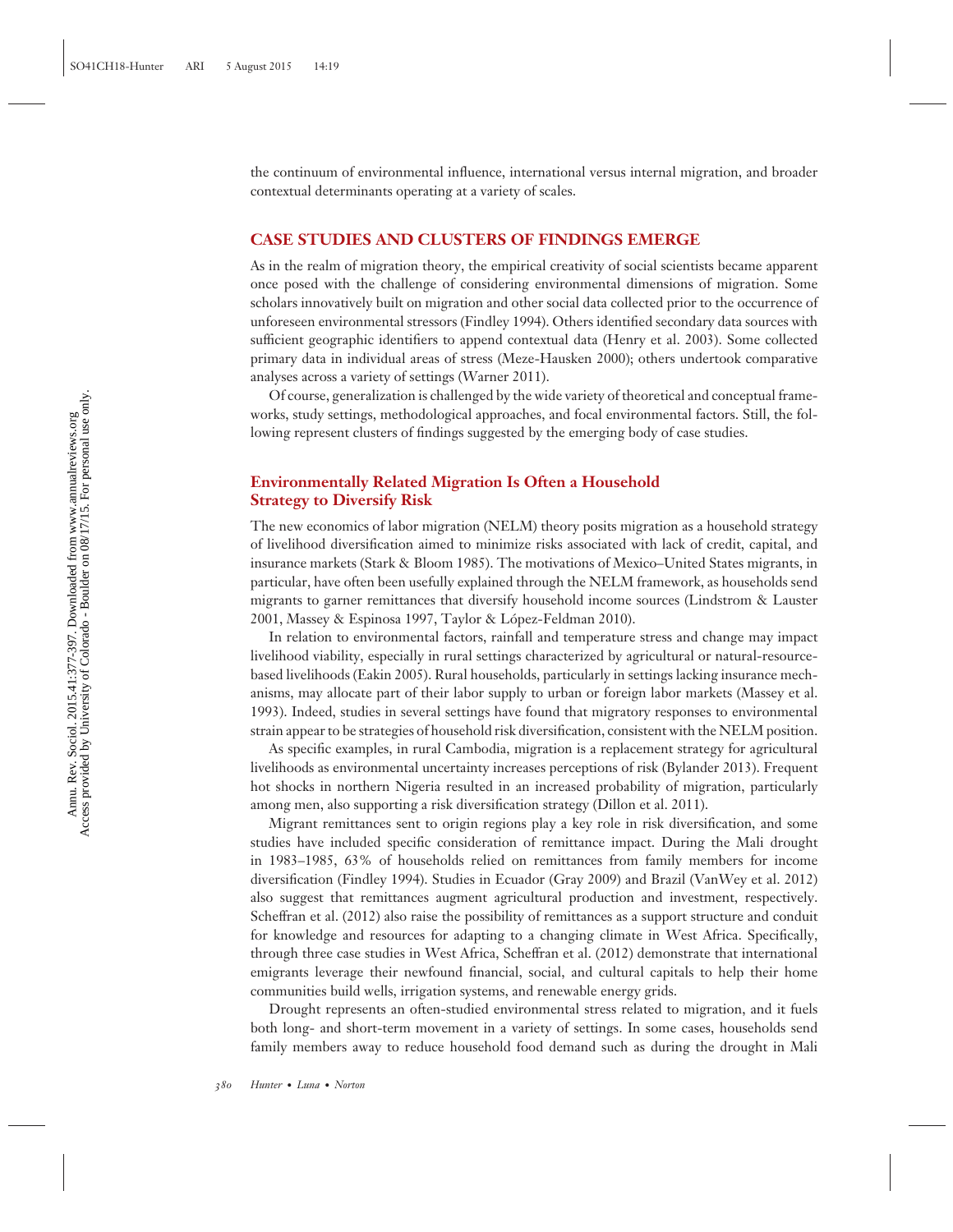in 1983–1985 (Findley 1994). In vulnerable drought-prone areas of Ethiopia, highly vulnerable households are more likely to send migrants to feeding camps or urban areas during periods of famine (Ezra & Kiros 2000, 2001). In other cases, such as in Burkina Faso, residents of dry regions are especially likely to engage in both temporary and permanent migration to other rural areas with better agricultural prospects (Henry et al. 2004).

The above examples align with the environmental scarcity hypothesis, that environmentally related migration can be due to environmental degradation, variability, and/or unpredictability. This reallocation of household labor supply helps alleviate losses from lower natural capital ex post (Hunter et al. 2014, Nawrotzki et al. 2013). On the other hand, several migration–environment case studies support the environmental capital hypothesis, which predicts that the availability of natural resources provides capital that may support migration, particularly more costly longdistance, long-term, or international moves. Such long-distance migration has been identified in some cases as an ex ante strategy, designed to spread risk related to future stressors (Riosmena et al. 2013, Stark & Bloom 1985).

In support of the environmental capital hypothesis, in rural Ecuador the availability of land and abundant rainfall, both of which reflect higher natural capital, tend to increase international migration (Gray 2009, 2010). Similar findings emerge from rural South Africa, where households harvest from communal landscapes both for household consumption (e.g., wild foods) and for income generation (e.g., baskets/mats for market). Migration appears more common from households in villages with greater access to natural capital, reflected by the relative abundance of vegetation on their communal lands (Hunter et al. 2013).

#### **Environmental Factors Interact with Other Macro-Level Determinants to Shape Migration**

Empirical evidence increasingly reveals that environmental factors in combination with numerous other micro-level, meso-level, and macro-level contextual factors shape human migration patterns, as reflected conceptually in **Figure 1**. Macro-level factors include social, cultural, economic, and political structures at multiple spatial and temporal scales. A region's historical-political context also interacts with environmental conditions and changes to influence migration.

Within this wide variety of contextual forces, several key dimensions have emerged in the literature, including histories of colonialism and related discrimination/persecution; state development policies and programs; international policies shaping, for example, supply/demand; and domestic policies such as land tenure systems. Although we highlight these particular factors, the question of context is prevalent throughout the migration–environment literature.

Colonial histories have shaped settlement patterns, political borders, and crop systems in ways that influence contemporary migration–environment associations. For example, in Niger, colonially imposed cash cropping in the early 1900s led to soil degradation and food shortages that established a pattern of regional, circular migration that continues to characterize today's migration streams (Afifi 2011). In other cases, colonization and state formation brought efforts to sedentarize previously mobile groups that used migration as an adaptation to harsh environments. These efforts, as well as the closing or opening of political borders, have resulted in new patterns of movement in response to environmental change (Barrios et al. 2006, Gila et al. 2011, Marino 2012, Sporton et al. 1999).

Land tenure, often shaped by these colonial histories, has also emerged as a key variable influencing decisions of individuals and/or households to move in response to environmental conditions. For example, in Guatemala, the combination of soil degradation, lack of available land, and lack of secure land tenure is a driver of out-migration (López-Carr 2012). In Ethiopia,

Annu. Rev. Sociol. 2015.41:377-397. Downloaded from www.annualreviews.org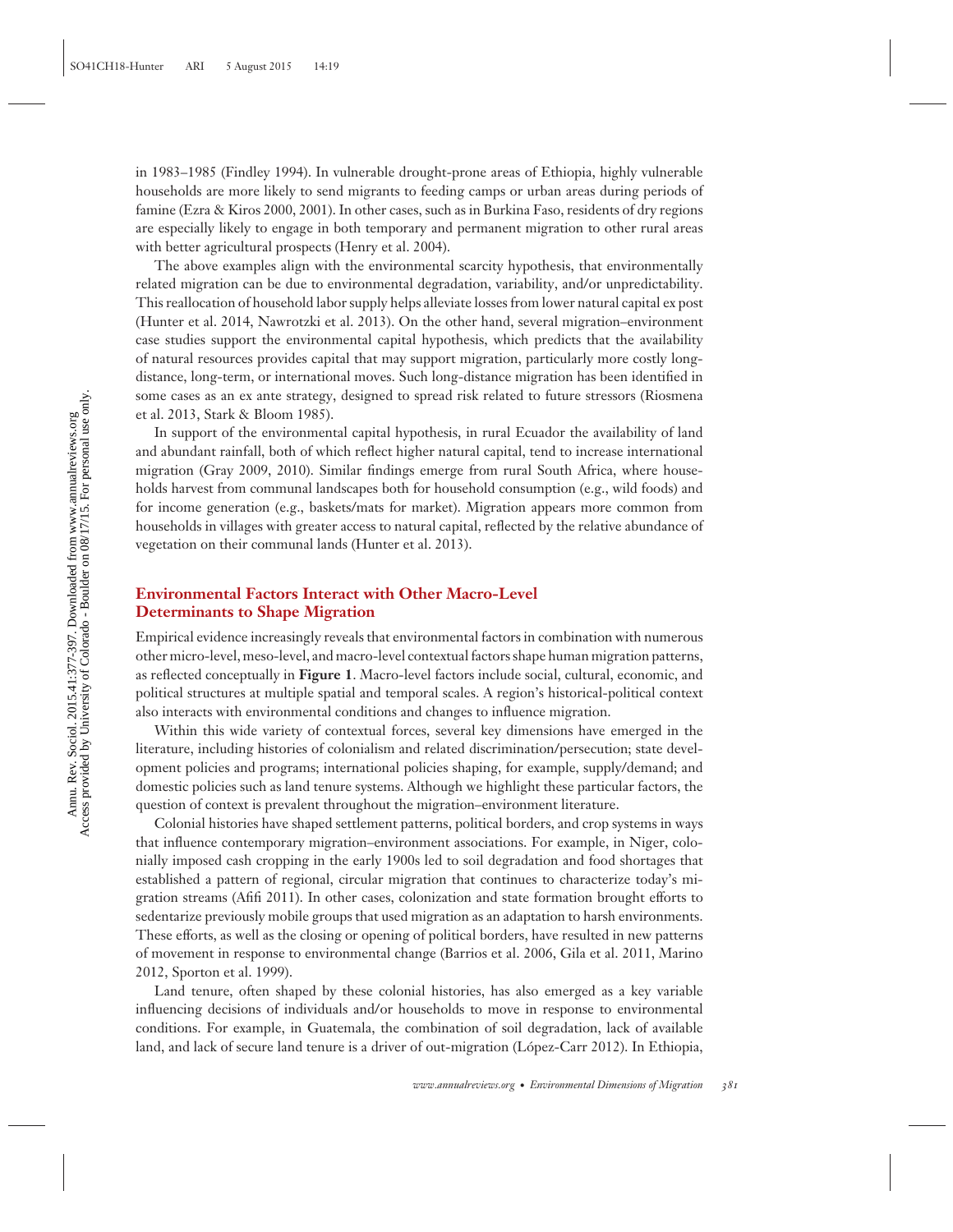

#### **Figure 1**

A conceptual framework for the drivers of migration as presented by Black et al. (2011, p. S5). Reprinted from *Global Environmental Change*, Vol. 21S, Black R, Adger WN, Arnell NW, Dercon S, Geddes A, Thomas D, The effect of environmental change on human migration, pp. S3–11, Copyright (2011), with permission from Elsevier.

young people without land are more likely to move in times of environmental stress (Morrissey 2013). And in Benin, land tenure shapes patterns of ongoing migration due to migrants' conflicts with landowners in destination areas (Doevenspeck 2011).

Some scholars have argued that global development inequalities are one of the root causes of vulnerability to environmental changes and hazards (Black 2001, Wisner et al. 2004). For example, Lonergan (1998) notes the impacts of displacement from large development projects such as dams, irrigation systems, and land reforms. Wisner et al.'s (2004) pressure-and-release model posits neoliberal reforms, structural adjustment programs, and foreign debt as dynamic pressures that influence vulnerability to environmental hazards. Other scholars, including those in the political ecology tradition, have emphasized the importance of local power inequalities in determining how environmental change affects particular groups (Marino 2012, Zetter & Morrissey 2014). In Ghana, for instance, Carr (2005) found that gender and age inequalities in land tenure shaped who benefited from migration.

Finally, scholars are connecting political contexts across scales—a critically important reflection of contemporary realities. For example, in Botswana, international treaties such as the EU Lome´ Convention shaped national agricultural policies that in turn affected migration patterns in times of environmental stress (Sporton et al. 1999). Environmental change also affects people through multiple scalar pathways, such as through global commodity prices (Kniveton et al. 2012, Morrissey 2014). These insights regarding the multiple scalar interactions of historical and political context with environmental change represent important contributions to the field.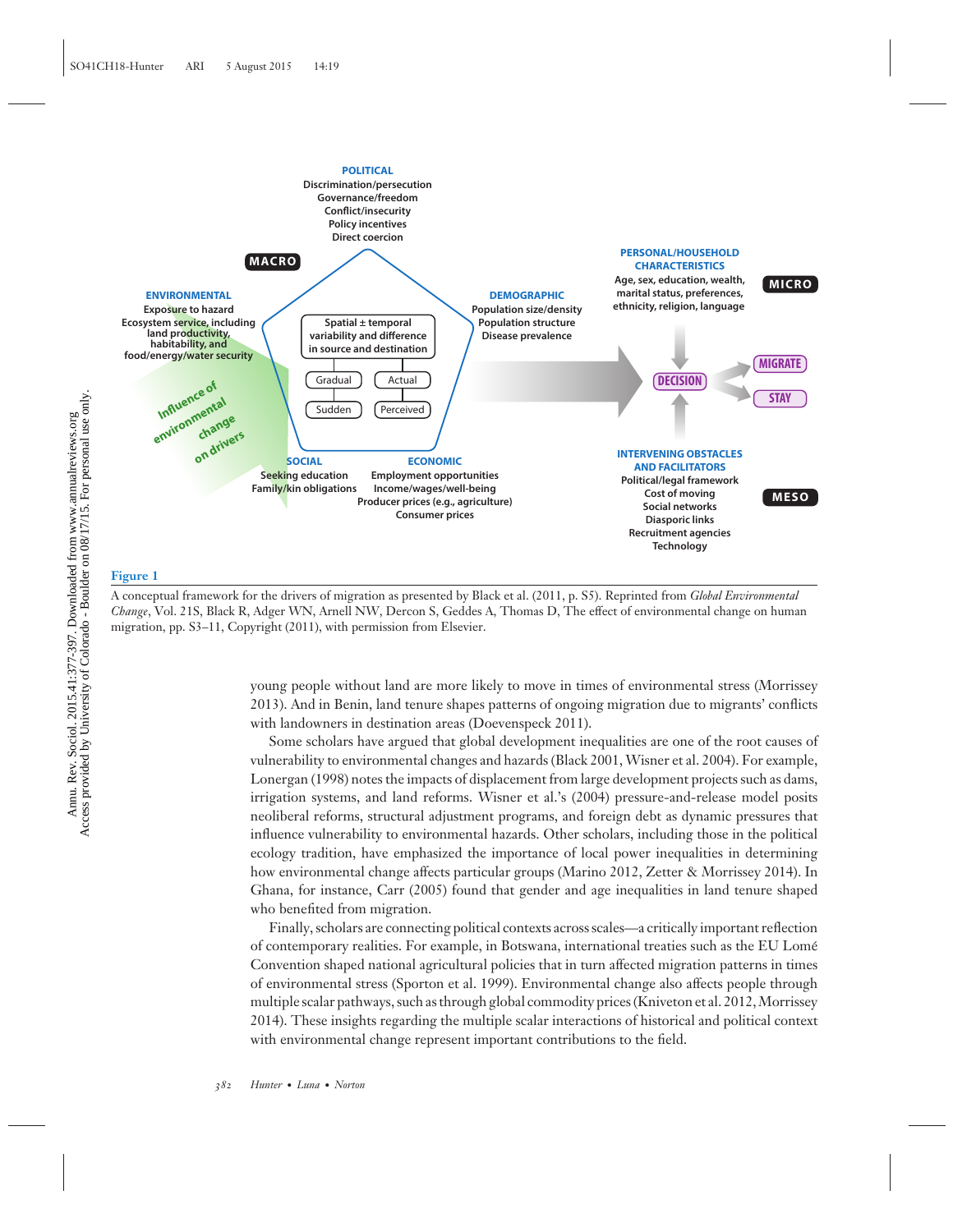#### **Household Composition and Individual Characteristics Also Shape Migratory Responses to Environmental Factors**

Of course, macro-level factors interact with household and individual characteristics to shape migratory responses to environmental conditions. For example, within particular political-economic systems, household life cycle, as well as gender and educational composition, shapes migration decision making.

The importance of household life cycle is usefully illustrated by migration's links to land use decision making within the Brazilian Amazon. In this region, household demography influences the available labor pool and therefore livelihood strategies. Initial migration to the forest frontier tends to occur among younger households that have shorter time horizons and typically, given that shorter horizon, more annual crops (VanWey et al. 2007, Walker et al. 2002). Older, more laborrich households are more likely to engage in perennial cropping (Perz 2001). Yet research clearly demonstrates that household demography influences not only farming patterns, but the potential to engage in migration for off-farm employment, which in turn shapes farming patterns. Households with young adults are more likely to make circular or rural-urban moves as an additional livelihood strategy. Such migration, including among women, generates cash so that agricultural land may be expanded or production increased through hired labor and/or technological inputs (VanWey et al. 2007).

In general, and as described above, nonagricultural labor, often resulting from migration, can provide income to ex ante or ex post buffer households from environmental shocks. Yet households are not equally likely to engage in the same forms of livelihood migration or, indeed, to engage in livelihood migration at all. For example, in response to the severe drought in Mali in the 1980s, migration was differentiated along socioeconomic lines: The poorest households engaged in shorter-distance migration encompassing shorter time periods (Findley 1994). On the other hand, disasters sometimes undermine the ability of the poorest households to engage in migration as a coping strategy at all, as demonstrated during floods in Bangladesh (Gray & Mueller 2012b).

In addition to migration's variation across households, variation also exists as far as who within a household may migrate in response to environmental conditions. In rural Ethiopia, for example, the likelihood of an individual moving in response to drought is greatly shaped by his or her relationship to the household head; unrelated household members are more likely to migrate (Ezra & Kiros 2001).

Gender also shapes the environment–migration association, with Bangladeshi women more likely to migrate in response to crop failure and flooding, perhaps due to their less secure access to land within this cultural setting (Gray & Mueller 2012b). In Ethiopia, drought as an environmental force shapes women's marriage-related migration, reducing such moves by half (Gray & Mueller 2012a). Even so, the opposite occurred in Mali, where marriage-related moves doubled during a period of drought (Findley 1994). Also demonstrating gendered migration responses to environmental stress, deforestation in Ghana's central region increased rural-urban migration particularly among young men, who are more likely to find new employment opportunities after relocation (Carr 2005).

Educational levels shape employment options and thus impact the likelihood of migration by specific individuals within a household. Although very few studies have focused explicitly on education's influence on the migration–environment association, recent work in Mali and Senegal provides initial insight. In these settings, when livelihoods come under environmental stress, migration is a livelihood strategy particularly for the lower educated since these individuals tend to be more dependent on agriculture and other environment-dependent activities (Van der Land & Hummel 2013).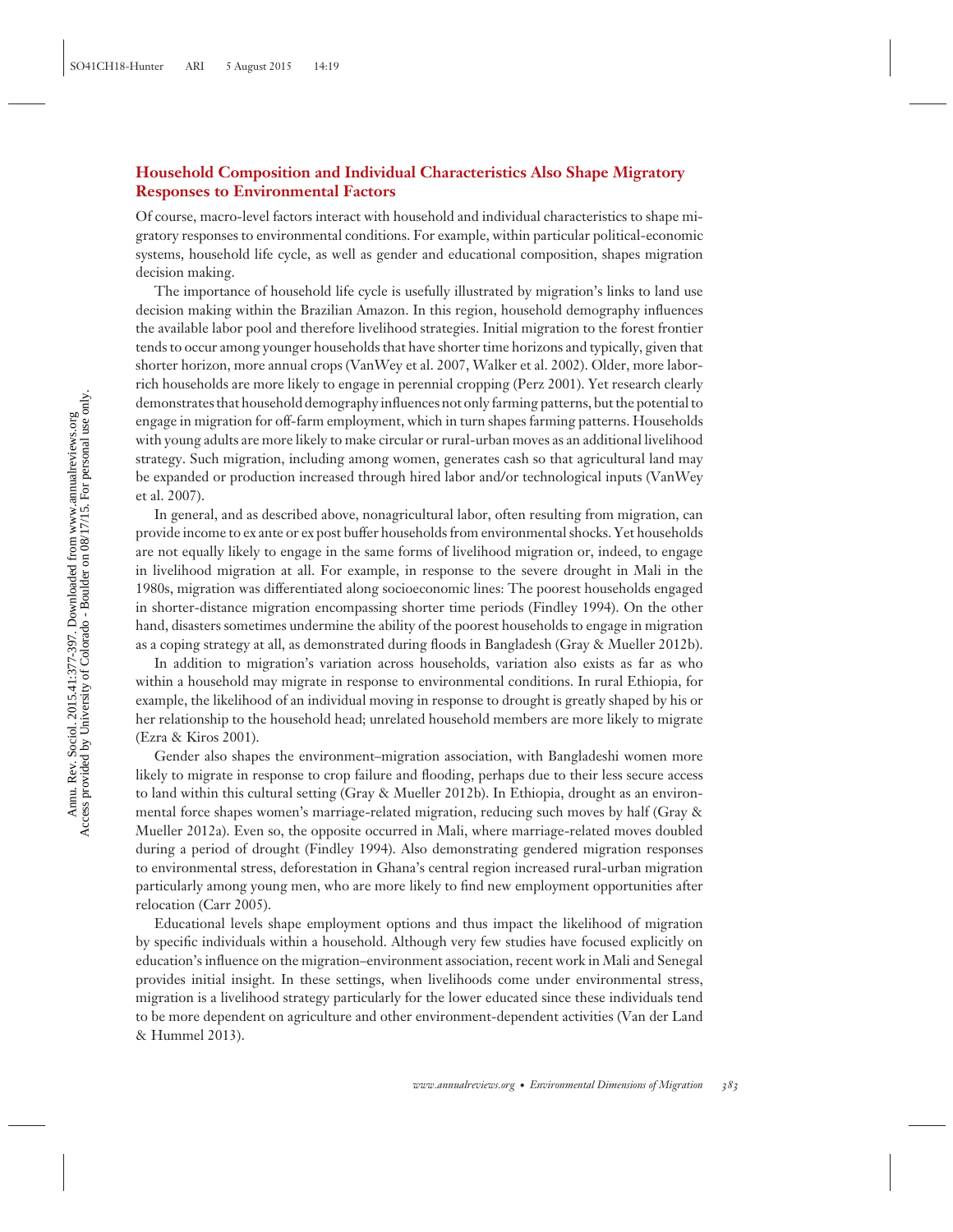#### **Social Networks Shape the Migration–Environment Association**

Just as socioeconomic and household contexts shape the migratory response to environmental change, so too does social capital. Indeed, migration researchers have long recognized the centrality of social networks to understanding migration patterns and processes (e.g., Massey & Espinosa 1997). We can look to long-standing migration streams from rural Mexico to the United States as an example.

Many regions of rural Mexico have strong migration histories that yield translocal connections between sending and destination communities (Massey & España 1987). These connections social capital—reduce the costs of migration by facilitating housing, employment, and other important aspects of settling into destination communities. In relation to environmental conditions, in general, drought conditions tend to yield higher levels of Mexico–United States migration (Feng et al. 2010), although this is true particularly in communities with strong migration histories (Hunter et al. 2013). In regions lacking such social networks, rainfall deficits actually reduce migration propensities (Hunter et al. 2013).

Other research demonstrates the importance of social networks in a variety of African settings (Doevenspeck 2011, Gila et al. 2011, Jonsson 2010, Sporton et al. 1999) and in rural Cambodia ´ (Bylander 2013). In the case of migration from the small island nation Tuvalu, keeping social groups intact is a key motivation in the face of dramatic declines in living conditions due to sea level rise and natural disasters (Shen & Gemenne 2011). A similar concern emerges in rural Alaskan communities facing village relocation due to erosion (Marino 2012).

#### **PROMISING DEVELOPMENTS IN MIGRATION–ENVIRONMENT RESEARCH**

The clusters of research findings highlighted above provide a useful foundation from which migration–environment research continues to move forward. Here we highlight several areas of promising developments.

#### **Moving Beyond Environmental Determinism**

Early quantitative exploration of the migration–environment association often sought simply to test for the statistical significance of a particular environmental variable as a predictor of typical household-level migration. The environmental measures themselves varied widely, for example, reflecting rainfall recently, historically, or its variability. Other measures reflected temperature trends, and other research focused on migration following natural disasters. In most cases, though, the environmental signal was represented on its own without consideration for how the environmental stress interacts with other factors at micro-, meso-, and macroscales to differentially affect individuals and households.

Not surprisingly, results from these early studies varied substantially and the most common answer to the research question "Do environmental factors influence migration?" was actually "It depends." As noted above, environmental factors interact with a complex array of contextual factors as well as individual- and household-level characteristics to ultimately shape migration decision making. Given this, rather than asking whether drought causes migration, for example, researchers are beginning to ask, In what combinations of contexts does drought increase or decrease migration? What are the key micro-, meso-, and macroscale interactions that predict migration–environment associations? This growing attention to context has helped move the field away from environmental determinism and toward a more nuanced exploration of human– environment interactions.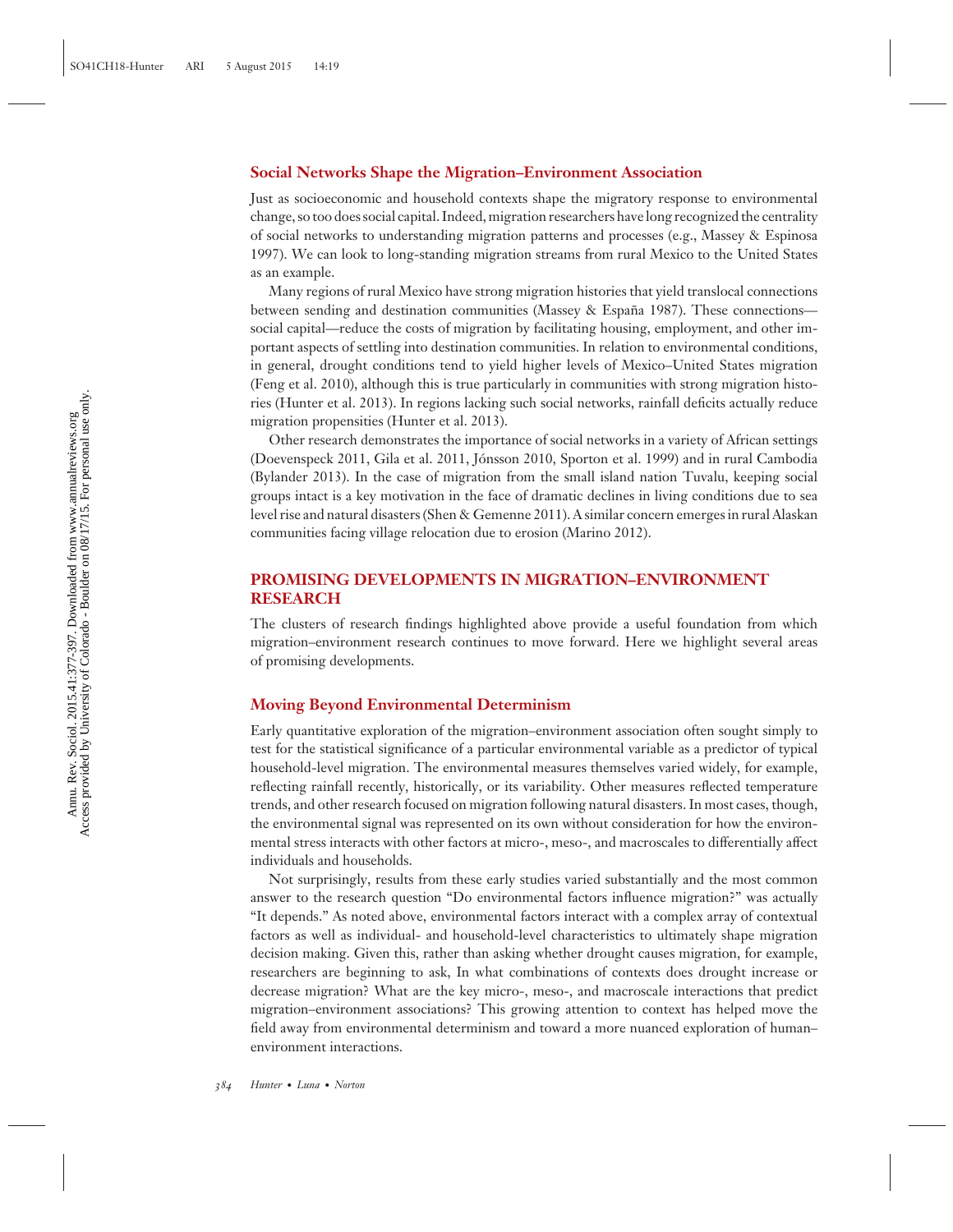An example of this increasing nuance is Morrissey's (2013) study of the drought-prone highlands of Ethiopia. Morrissey conducted interviews in both sending and receiving communities, paying attention to how environmental changes such as rainfall shortages interact with livelihood strategies, household composition, land tenure, poverty, education, and government food-aid policies. In the end, he posits a typology of interactions, which he classifies as additive, enabling, vulnerability, and barrier effects that ultimately impact the migration–environment connection. This type of context-specific and nuanced study reflects a promising direction in the field.

#### **Migration Is a Long-Standing Form of Environmental Adaptation, and Yet Only One Among Many Adaptations**

Humans have long responded to environmental conditions through migration, and population movement is increasingly being seen as a long-standing adaptive response (McLeman 2014). Examples of migration from both environmental hardships, such as the drying of the Great Plains in the 1930s, and environmental calamities, such as Hurricane Katrina in 2005, can be found in the United States (Gutmann & Field 2010).

And yet migration is but one form of adaptation, and with this recognition, migration– environment researchers have begun integrating constructs from the hazards research community. In consideration of adaptive capacity in relation to migration, vulnerability, an integral concept within the hazards field, has become a particularly important lens through which to examine migration–environment linkages.

At its most basic definition, vulnerability implies the potential for loss (Cutter 1996). Wisner et al. (2004, p. 11) further specify that vulnerability consists of those "characteristics of a person or group and their situation that influence their capacity to anticipate, cope with, resist and recover from the impact of a natural hazard." With regard to migration and the environment, Marino (2012) uses the concept of vulnerability in her examination of an Alaskan community's susceptibility to climate change. In this case she finds that historically rooted power inequalities exacerbate the community's vulnerability to the impacts of erosion and flooding. On the other hand, in their examination of displacement following the Indian Ocean tsunami of 2004, Gray & Sumantri (2009) find that traditional views of vulnerability along gender and age lines are only somewhat supported. Instead they find that the degree of damage wrought by the tsunami, as opposed to gender per se, played a key role in influencing mobility.

Resilience represents yet another concept from the hazards community that has been usefully integrated into recent migration–environment research. Resilience is often defined as "the ability of communities to absorb external changes and stresses while maintaining the sustainability of their livelihoods" (Adger et al. 2002, p. 358). Scheffran et al. (2012), who hail from a geographic tradition, focus on the impacts that migration can have on contributing to the resilience of communities of origin. Such impacts include the reduction of population pressures on scarce resources, in addition to resilience enhancements due to remittances. Less obvious impacts include the contributions of emigrants in developing community projects within their origin communities (Scheffran et al. 2012).

Even so, some scholars are wary of seeing migration as demonstrating resilience or successful adaptation; research by de Bruijn & van Dijk (2003) on Fulbe pastoralists in Mali shows a cycle of increasing marginalization in which migrants are too poor to send remittances and origin communities suffer from labor shortages followed by new waves of migration. These findings echo concerns that discourses of resilience may place a disproportionate responsibility for selfhelp onto vulnerable or marginalized communities and people (Reid 2013).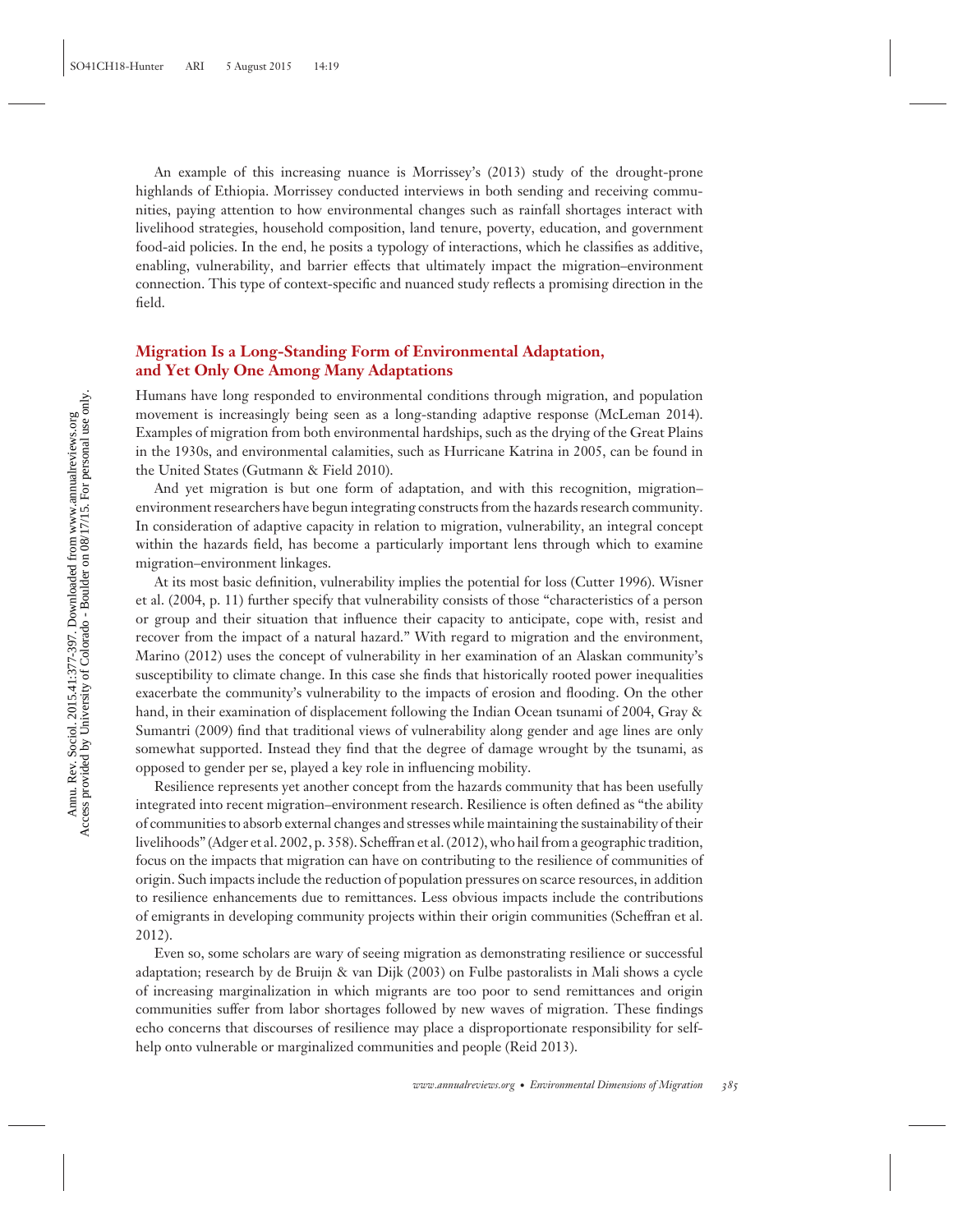#### **Increasing Evidence to Critique the Simplistic Proposition of Mass Movements of Environmental Refugees**

The growing attention to complexity and context reflects the shifting course of debates over environmental refugees. The specter of floods of refugees was raised by some who assumed a direct, causal link between environmental change and forced migration (Myers 2002). Critics, however, argued there was far more to the story (Bilsborrow 1992).

Early on, this debate was characterized by many as the maximalists (the proponents of the environmental refugee construct) versus the minimalists (the construct's critics) (Suhrke 1994). In many ways, the maximalist position resembled a linear "push-pull" model of environmental degradation, which would posit that humans will migrate from environmentally degraded places toward less environmentally degraded places (Lewin et al. 2012, van der Geest 2011). In contrast, the minimalists, and those who emphasized multilevel contextual drivers, argued for greater attention to historical, political, economic, and social contexts (Black 2001, Doevenspeck 2011, Lonergan 1998, Morrissey 2012). They critiqued the maximalist position as static, deterministic, ahistorical, and neo-Malthusian, arguing that the relationship between environmental change and migration is neither linear nor direct.

Fortunately, the field has largely moved beyond polarized debates owing to the growing collection of case studies, such as those reviewed above, documenting environmental influences on migration but also revealing difference across settings and complexity in influence. This shift from simplistic conceptual linkages fueling the environmental refugee debate indicates how far the field has come.

#### **Migration–Environment Data and Methodologies Are Becoming Increasingly Sophisticated**

As illustrated by the wide-ranging research settings reviewed above, much migration–environment research represents geographic case studies, often focused on regions typically characterized by livelihood reliance on proximate natural resources. Studies have tended to engage either quantitative or qualitative methodologies, although quantitative approaches—often at the household-level—have thus far dominated. Other work taps into historical analogs, such as the Great Plains example, to consider what future climate change might mean for population mobility (e.g., McLeman & Hunter 2010). Migration in relation to natural disasters also provides a lens through which to examine the migration–environment connection (e.g., Black et al. 2013), and scholars have also engaged a macro perspective to yield empirical simulations of population movements particularly in light of climate futures (e.g., Curtis & Schneider 2011).

Surveys are a commonly used form of data collection for migration–environment scholarship, and Bilsborrow & Henry (2012) offer methodological recommendations based on years of fieldwork. They review and provide examples of three methods of data collection and integration for migration–environment research: (*a*) merging existing population and environmental data from different sources, (*b*) adding questions to a survey developed for another purpose, such as the Demographic and Health Surveys, and (*c*) designing and fielding a new survey. A similar overview by Fussell et al. (2014) offers additional examples of quantitative research approaches, including multilevel and event history models applied in rural South Africa, Burkina Faso, and the US Gulf Coast following Hurricane Katrina.

Researchers have also promoted agent-based models (ABMs) as useful tools for examining population-environment interactions, including those related to migration (Auchincloss & Roux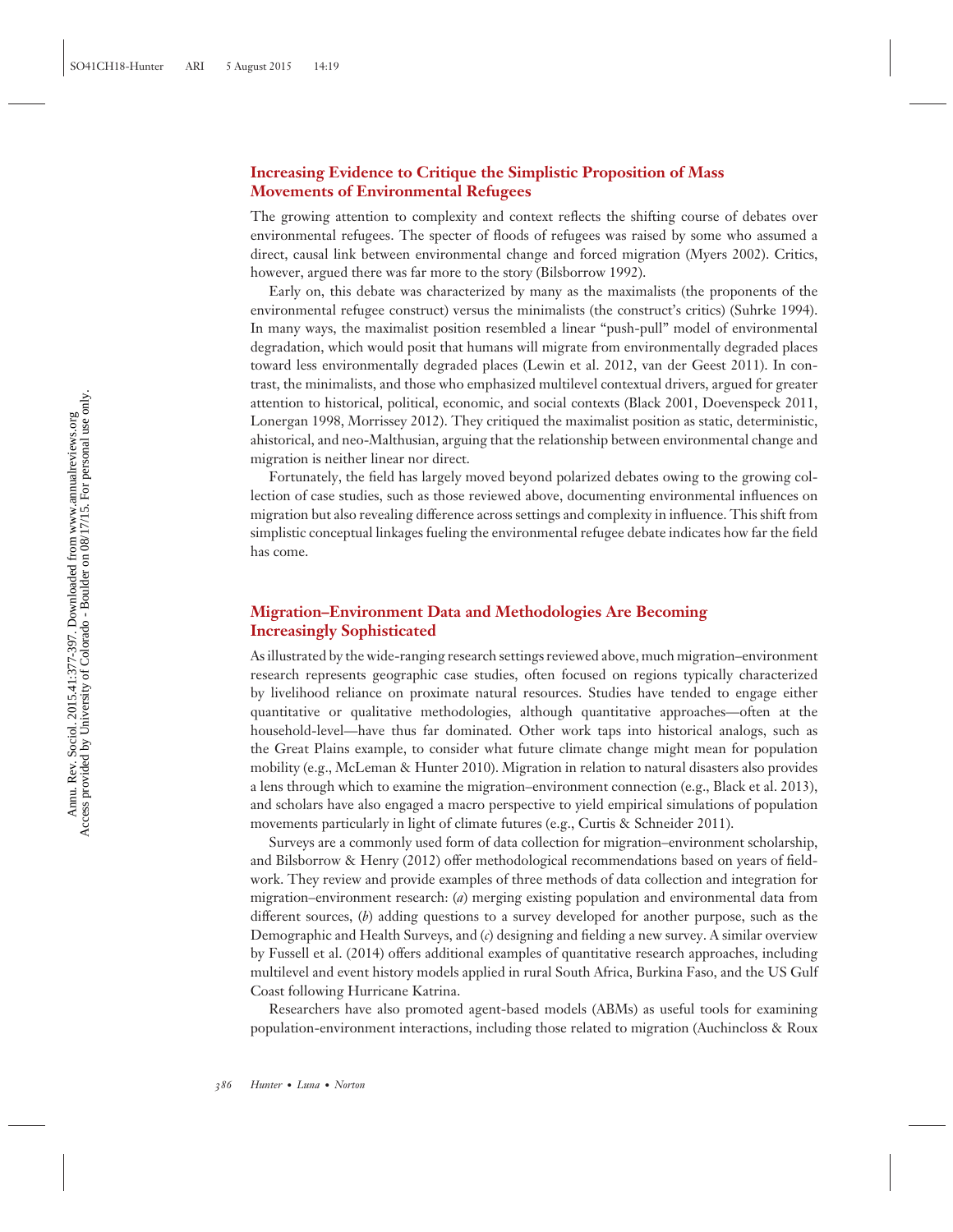2008, Evans & Kelley 2008). An ABM simulates human behavior and allows individuals (active agents) to interact with the environment (passive agent) in complex ways, including environmentally motivated migratory behavior (e.g., Mena et al. 2011). A key strength of the ABM's utility is for the study of feedbacks, adaptations, and nonlinear relationships within coupled natural and human systems (O'Sullivan 2008). In addition, predictions of human behavior can usefully generate understandings of the implications of potential policy interventions (Miller et al. 2010). As an application-based example, Mena et al. (2011) developed an ABM to simulate environmental change (e.g., deforestation) associated with land use patterns of frontier migrant farmers in the northern Ecuadorian Amazon. They combined sociodemographic and socioeconomic data from a household survey with longitudinal satellite images of land cover and ultimately created spatially explicit representations of land use/land cover for the region.

Finally, recent advancements in spatial modeling hold promise as they draw on long-standing scholarship on hazard vulnerability (McLeman 2013). County-level data for the United States, merged with spatial estimates of sea level rise, reveal the scale of coastal population vulnerability, demonstrating that over 20 million residents of low-elevation coastal zones in the continental United States will be affected by sea level rise by 2030 (Curtis & Schneider 2011). Such innovations shed light on potential migration in the face of contemporary climate change. And using geographically referenced household data merged with satellite imagery allowed Leyk et al. (2012) to calculate household-level natural resource availability on communal landscapes in rural South Africa. Their results demonstrate how conclusions regarding migration–environment connections can vary according to study-area boundaries (regional, village, or subvillage level). The environmental capital hypothesis finds support at the most fine-grained scale, the subvillage level (approximating a community), because households with more local natural resources have a higher likelihood of sending a migrant in search of labor opportunities elsewhere.

#### **GAPS REMAINING**

Although substantial, promising inroads within migration–environment scholarship have been made in the past decade, the topic remains an emergent area of research (McLeman 2014). Important theoretical, topical, and methodological gaps persist, several of which are highlighted here, particularly as they relate to potential contributions from the sociological perspective.

#### **Integrating Environmental Factors Within Mainstream Migration Theory Remains a Challenge**

Human migration is a well-theorized social process, with decades of research guided by a variety of perspectives on the determinants and consequences of migration processes. Yet environmental factors remain peripheral within mainstream migration theory. Lifestyle migration represents the area most likely to integrate environmental considerations, but with a greater focus on how amenity and quality-of-life factors shape relocation decisions among relatively affluent and privileged populations (Benson & Osbaldiston 2014). We contend that, especially in the midst of contemporary climate change, environmental considerations should play a more central role in migration theory, particularly in relation to livelihoods and environmental conditions (both amenities and disamenities) in both urban and rural settings.

Exactly how to integrate the environment, however, raises important theoretical questions. We have demonstrated a lack of empirical support for approaches that treat the environment as a simple causal driver. New approaches such as NELM and livelihood perspectives (de Haas 2010) have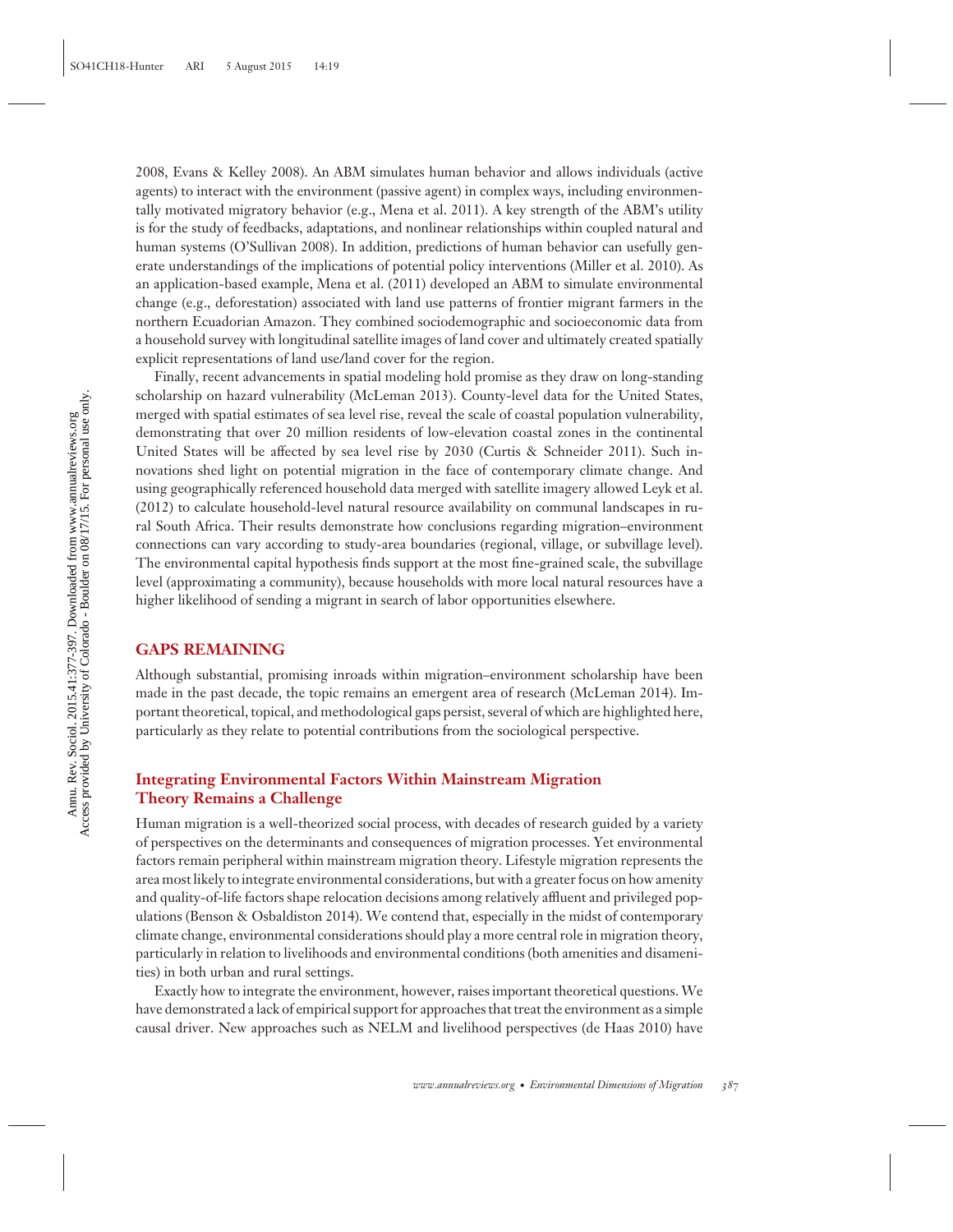integrated context but have yet to fully theorize the role of the environment. Simply adding the environment as an exogenous variable fails to fully engage with the ways in which human actions shape and are shaped by environmental processes and forces. Oliver-Smith (2012, p. 1,063) argues that the failure to recognize the complex mutuality of nature-society relations "lies at the heart of much of the environmental migration debate." As scholars in diverse fields have argued (e.g., Descola 2013, Freudenburg et al. 1995, Watts 2005), retheorizing nature/culture dualism is a critical task for social theory that will have important outcomes for empirical research.

An example of this stumbling block in migration–environment research is the frequent distinction between the economic (human) and the strictly environmental. The migration–environment literature has focused largely on rural people whose livelihoods are often based in agriculture or natural resource economies. Recognizing this close intertwining, many scholars have used the concept of environment-induced economic migration (Afifi 2011, Lilleør & Van den Broeck 2011, Scheffran et al. 2012).

Yet even in rural areas the environment–economic link remains tricky to untangle. Carr (2005) found that in Ghana environmental degradation from logging mattered to people only once logging jobs disappeared. However, Carr noted that people did not move immediately and that age, gender, land tenure, knowledge, and social status affected who moved and who stayed. Massey et al. (2010) found that in Nepal higher-caste Hindus were less affected by environmental change, as their livelihoods were less directly based on environmental occupations. Van der Land & Hummel (2013) found that in Mali and Senegal higher levels of education changed peoples' livelihood strategies, thus changing the environment–economic link. As these diverse findings show, social relations and power structures shape the complex linkages between rural peoples' livelihoods and the environment.

A remaining empirical gap in this literature is to consider how the environment relates to economic drivers in urban contexts, not just rural agricultural settings. The hazards literature could be a useful place to turn because it has offered greater focus on urban vulnerability. Finally, concepts from environmental sociology such as conjoint constitution (Freudenburg et al. 1995) could offer useful theoretical tools for thinking through the mutuality and interrelationships of human livelihoods and their environments.

#### **Consideration of General Social Theory Would Help Generate Broader-Reaching Conclusions Regarding Migration–Environment Linkages**

As demonstrated by the lengthy debate over the term environmental refugee and the more widely accepted idea of a spectrum between forced and voluntary migration (Hugo 1996), the issue of structure vis-à-vis agency is a central theoretical concern for environment and migration scholarship. On the one hand, lifestyle migration can be seen as reflecting high levels of agency; on the other hand, refugees from natural disasters may face little choice in relocation. Even so, focusing entirely on environmental drivers, such as a natural disaster, ignores the role of political and economic drivers, whereas a more voluntary model of migration, illustrated by lifestyle migration, fails to recognize the role of broader structures (Oliver-Smith 2012).

Despite these gains, research on environment and migration could benefit from greater integration with and elaboration of more general social theory. Giddens's (1984) classic theory of structuration, for example, which posits a dialectical, ongoing relationship between structure and agency, could help theorize how environmental, political, economic, and social structures are both shaped by and shape actors' agency. In a certain sense, the struggle over how to theorize the environment in relation to human actions shares substantial features with theories of structure and agency: Both are dialectical relations of coproduction.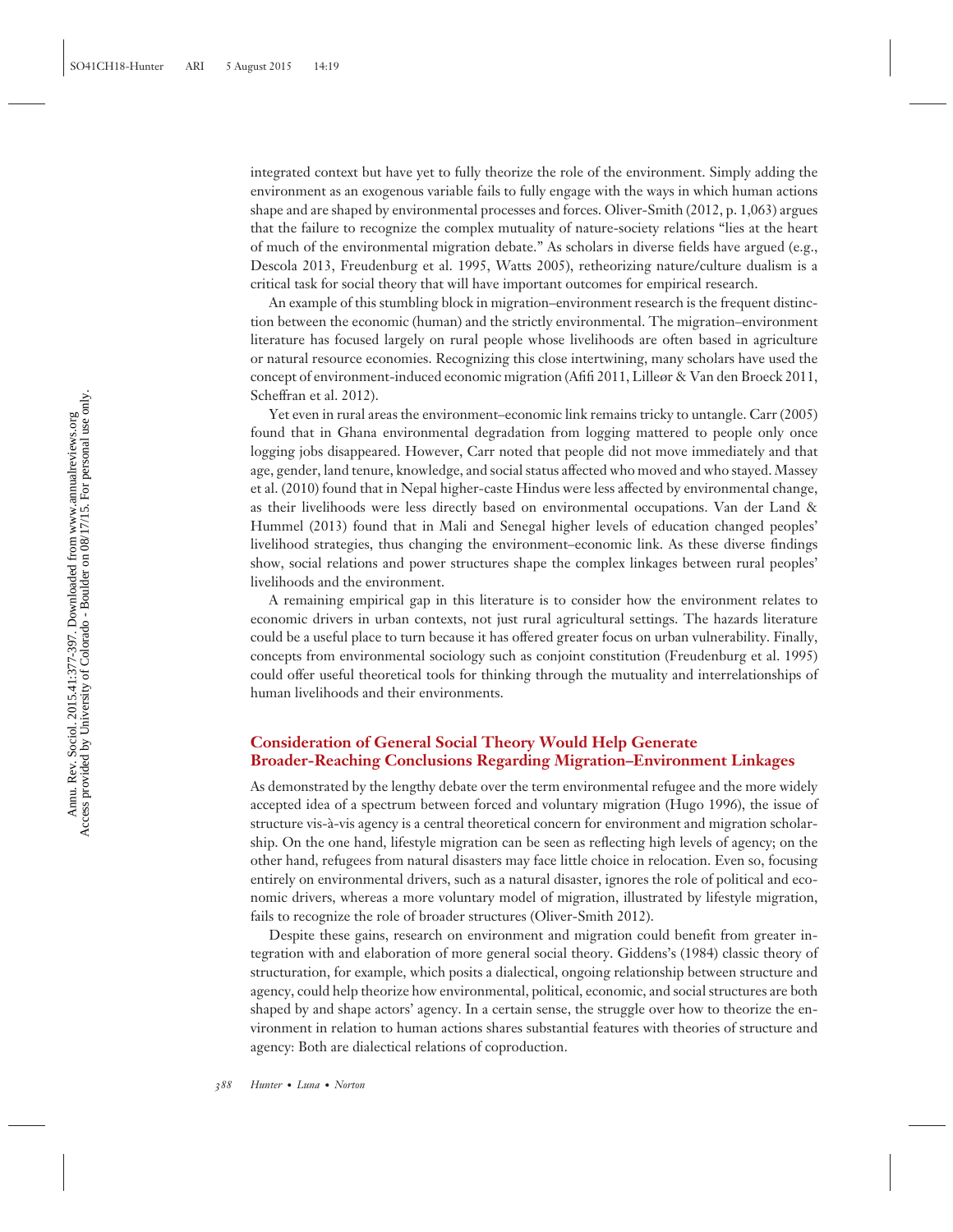Drawing from broader literatures in social research could help address the relationships of structure/agency and nature/culture. We highlight here several strands of social science scholarship that could greatly improve theorization in migration–environment research. We also indicate empirical gaps in relation to these strands.

Vulnerability and risk frameworks from both the hazards and political ecology research traditions could help theorize migration and environment. Since its beginnings in the 1980s, vulnerability research has struggled with how to weigh the social in relation to the biophysical (Adger 2006, Bankoff et al. 2004, McLaughlin & Dietz 2008). Models such as Sen's (1981) entitlements approach help demonstrate the importance of social relations of power, whereas models such as Turner et al.'s (2003) vulnerability/sustainability and Cutter's (1996) hazards of place help theorize an integrated socio-ecological system much in line with the calls made by Oliver-Smith (2012). Finally, the pressure-and-release model of Wisner et al. (2004) integrates the hazards and political ecology traditions. This model posits that risk is produced by social vulnerability and physical hazards pressing together. A strength of this perspective lies in its inclusion of historical root causes that produce social vulnerability over time. In this way, it provides a useful example of how to theorize macro-level and meso-level contextual factors in relationship to households'

Finally, vulnerability and livelihood frameworks share what de Haas (2010) argues are unrecognized parallels with NELM approaches. These approaches can offer researchers useful tools to understand how and why people either adapt, move, or stay (Warner et al. 2010). This could elucidate an important empirical gap of the migration–environment literature, which is to examine immobility. Why some people stay in one place whereas others choose to leave is a question that is critical to understanding the drivers of migration and the human decisions that may occur amid a complex environmental and social context.

Social theory regarding local power inequalities, social construction of knowledge, and social cleavages such as gender could also enlighten migration–environment research. Rather than assume an integrated, neutral household that makes decisions democratically, we might ask how peoples' actions and even their conceptions of the possible are shaped by local power structures, knowledge, and social categories such as race, class, and gender. Clearly, sociology has a great deal to contribute to this area.

Carr (2005), for example, argues that people have very unequal access to resources owing to local power structures and social relations. He draws upon Foucault's concept of power/knowledge to explore how peoples' actions "are rationalized as part of or as productive of a field of possible actions" (Carr 2005, p. 930). In other words, Carr is asking how agents are shaping and shaped by structures. Carr contends that by exploring local manifestations of power, we can better understand the links between environment, economy, and society in relation to migration decisions, and avoid either overly structural or overly agentic approaches.

In consideration of the above potential connections to social theory, two empirical gaps in the migration–environment literature become apparent. The first empirical gap regards perceptions. How do people perceive and interpret their environments and how do these perceptions relate to migration decisions? Researchers could use Foucauldian approaches as mentioned above, or they could turn to literature on the social construction of knowledge and the social construction of nature (Berger & Luckmann 1991, Hannigan 2006). Research in Cambodia, for example, found that peoples' perceptions of agriculture as risky shaped their decisions to migrate, even if they themselves had not experienced income loss (Bylander 2013). This finding indicates, broadly, that the role of knowledge and the transfer of knowledge need greater exploration.

The second empirical gap regards gender in relation to migration–environment linkages. Gender is often a key axis of local power structures and social relations, and scholars are increasingly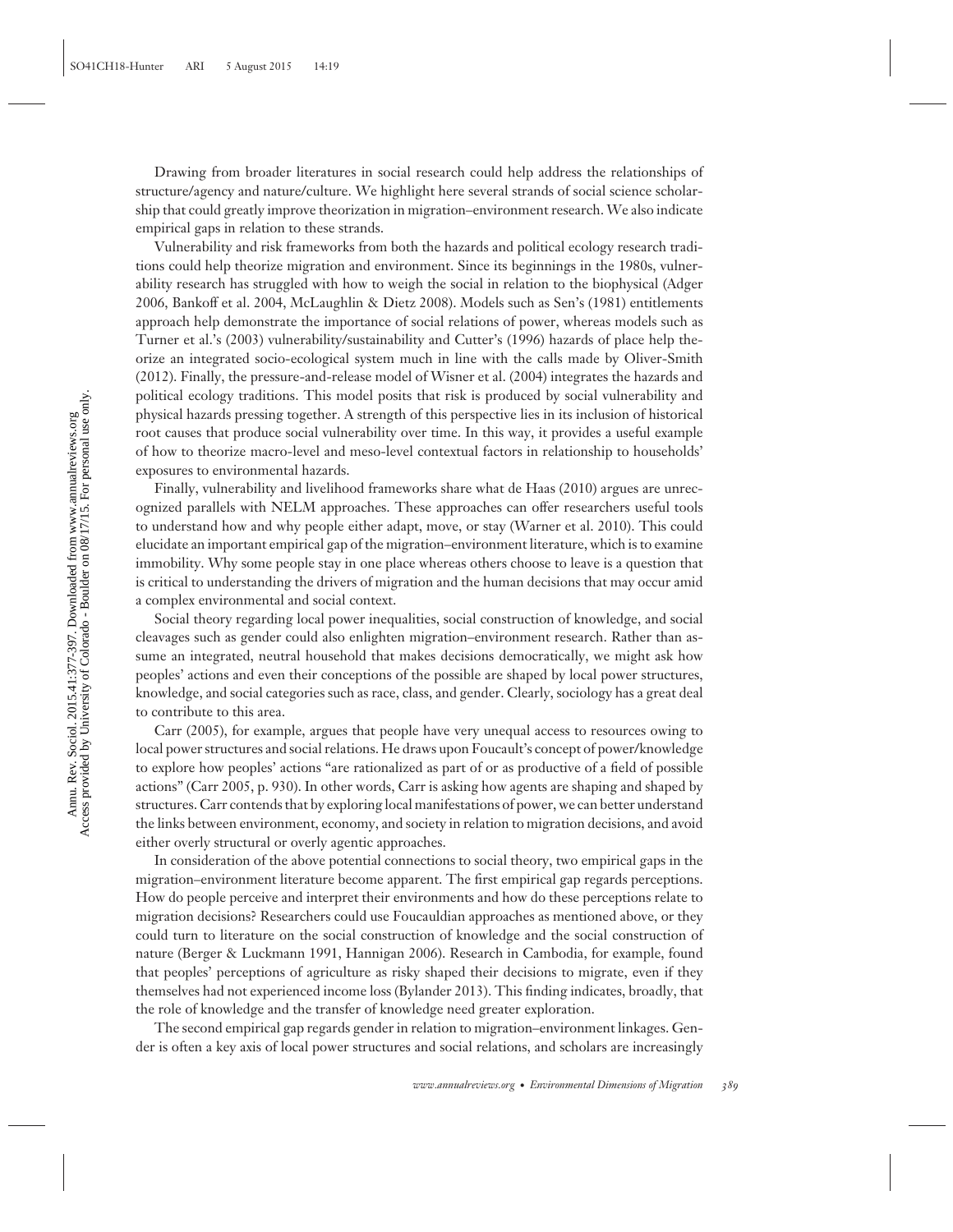recognizing its role in environment-driven migration. However, studies centrally integrating gender are few (Hunter & David 2011). Gray (2010) is an exception. In rural Ecuador, Gray (2010, p. 692) identifies "a significantly gendered migration system in which natural capital plays an important role." On the one hand, access to land resources facilitates costly international migration among men. On the other hand, women are more likely to stay when land conditions are marginal, perhaps providing evidence of the undervaluation of women's labor and the overall lower likelihood of female migration (Gray 2010).

And while Massey et al. (2010) examine the role of land productivity and land use change as drivers of migration in Nepal, they find, similarly to Gray (2010), that the gendered division of labor plays an important role in migration patterns. In rural Nepal, men are more likely to collect fuelwood while women collect animal fodder. Their survey results suggest that each additional 100 minutes of time required to collect fodder increases the odds of leaving the Chitwan District by 14% for women, but has no effect on men's mobility. Agricultural declines affect local movement for both men and women, but long-distance migration only for men (Massey et al. 2010).

Whereas understanding local power inequalities is crucial for unpacking the locus of agency, understanding macrostructures at larger temporal and spatial scales is necessary for unpacking structure. Moving out from the local scale, theories and methods from historical political economy, world-systems theory, commodity chain analysis, agrarian change, and political ecology could help researchers explore interlinkages across scales as they relate to migration and environment. We would warn against seeing these global structures as bearing down unilaterally on the local (Hart 2001). Instead, as we have argued with agency/structure and nature/culture, the global and the local too have diverse and dialectic interactions. If this can be kept in mind, many of these theoretical traditions have a great deal to offer migration–environment research, particularly in their attention to linkages across spatial and temporal scales.

One vivid example is Davis's (2001) comparative historical analysis of Third World famines at the end of the nineteenth century. Davis explores the interactions of El Niño climate variations and global economic processes, highlighting the role of imperial trade relations, commodity markets, and state policies. This sort of comparative historical analysis that incorporates attention to environmental factors could also be used to address migration.

Theories of globalization and agrarian change could equally shed light on the interactions of global political economy, environmental change, and depeasantization (Magdoff et al. 2000). This could help link environmental change as it impacts people across various political and geographic scales. The recent drought in California, for example, will affect global commodity prices and agricultural labor opportunities, which will interact with policies such as NAFTA to shape livelihood decisions for Mexican farmers. A boll weevil (*Anthonomus grandis*) outbreak in India can destroy a cotton crop and affect commodity prices for West African cotton farmers. Most migration– environment literature currently ignores these kinds of interscalar environmental impacts. Social theory that incorporates multiple scalar interactions, including changing economic and political systems over the longer term, may help incorporate these kinds of interactions.

#### **Critically Examine the Definitions of Both "Migration" and "Environment"**

As noted above, several summaries of methodological approaches to the migration–environment connection have recently been published (e.g., McLeman 2013). These summaries raise several important questions including, in a seemingly simple sense, the necessity of clarifying the very definitions of both "migration" and "environment." As in migration research generally, the definition of population movement requires spatial dimensions through the establishment of boundaries or distance, thereby allowing categorization of short- and long-distance moves. Temporal bounds are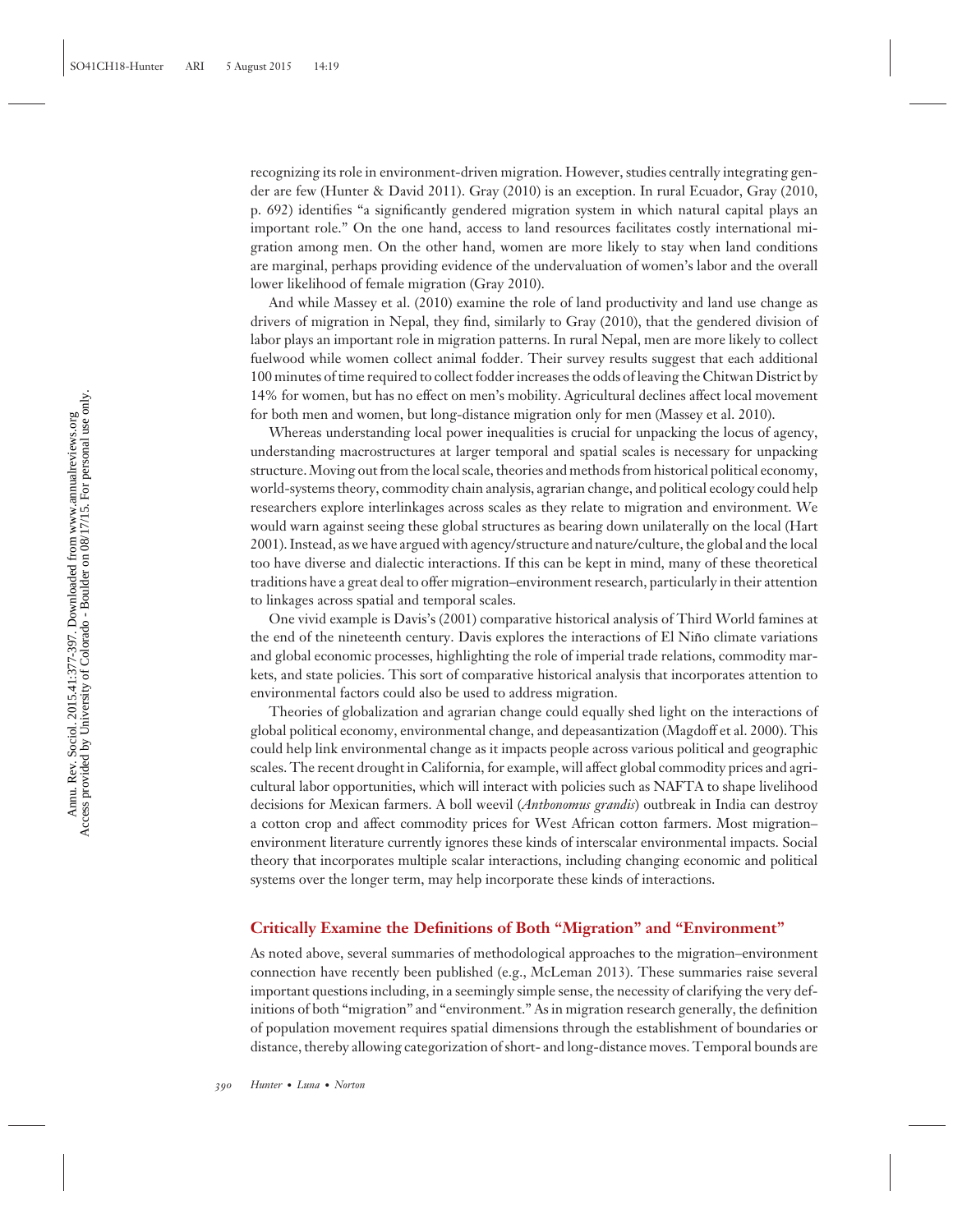also necessary—does migration require six months, one year, or some other period of time away from the origin household? What about cyclical seasonal migration, where household members circulate between home and short-term labor opportunities? In all cases, the analytical definition of migration must be clearly specified and a more critical examination of what is not included within a particular definition of migration is vital. As many of the studies mentioned above demonstrate, migration is not a static concept and examinations of migration at larger scales may render invisible (Massey et al. 2010) important migration patterns at smaller scales. Also lost in a focus on movement is knowledge on immobility, as noted above.

Complications arise in consistently defining "environment" as well. For example, researchers have explored rainfall through a variety of measurements, including precipitation levels in recent years, trends across longer periods, variability, and through measures that reflect relative rainfall compared with that in other areas. In some cases, temperature is the focal concern, which also offers a wide variety of measures (e.g., minimum/maximum, mean, variability) further complicated by the necessity of choosing the time period for which temperature is calculated (e.g., past year, 2 years, 30 years—a common window to reflect "long term"). Some researchers measure crop yields (and related crop failures) to more directly reflect the resultant livelihood impacts from challenging environmental conditions such as declining rainfall. Researchers have also examined migration following natural disasters, making use of unforeseen environmental shocks to explore the migration–environment connection.

In all, the wide variety of migrations and environments used within migration–environment research certainly challenges the scholarly community's ability to make broad conclusions. Even so, the field has learned many lessons and recent methodological contributions aim to share experiences and enhance the likelihood of more comparable research, and therefore generalizable results, in the future.

#### **CONCLUSIONS**

Tremendous advancements in scholarly understanding of the environmental dimensions of migration have been made in the past 20 years. Motivated by scientifically untested claims of mass environmental migrations in the early 1990s, researchers began to question how environmental factors shaped migration decision making. Yet early studies in myriad settings have yielded a variety of answers. Given the known complexity of migration decision making, it is logical to ask why scholars would think environmental factors would influence migration in the same way in different contexts across different times. Still, those were important initial questions, although the research community is now ready to add critical nuance.

Recent results have clearly demonstrated that the migration–environment connection is complex and shaped by micro, meso, and macro influences. Important inroads have been made with regard to integration of key concepts from many scholarly communities, including examining the social dimensions of natural hazards and global environmental change. Concepts such as vulnerability and adaptation are central to this body of knowledge, although other intellectual bridges remain to be built.

The time is now ripe for sociologists to more centrally engage social theory and issues of inequalities, including inequalities in culturally shaped livelihood options and natural resource governance and access. Subjectivities related to environmental perceptions and their role in migration are also areas of potential sociological contribution (Adamo & Izazola 2010). Migration–environment research offers important opportunities for advancements in sociological theorizing through extensions to a variety of frameworks including world-systems theory (Sassen 2011) and ideas of the conjoint constitution of social and natural phenomena (Freudenburg et al.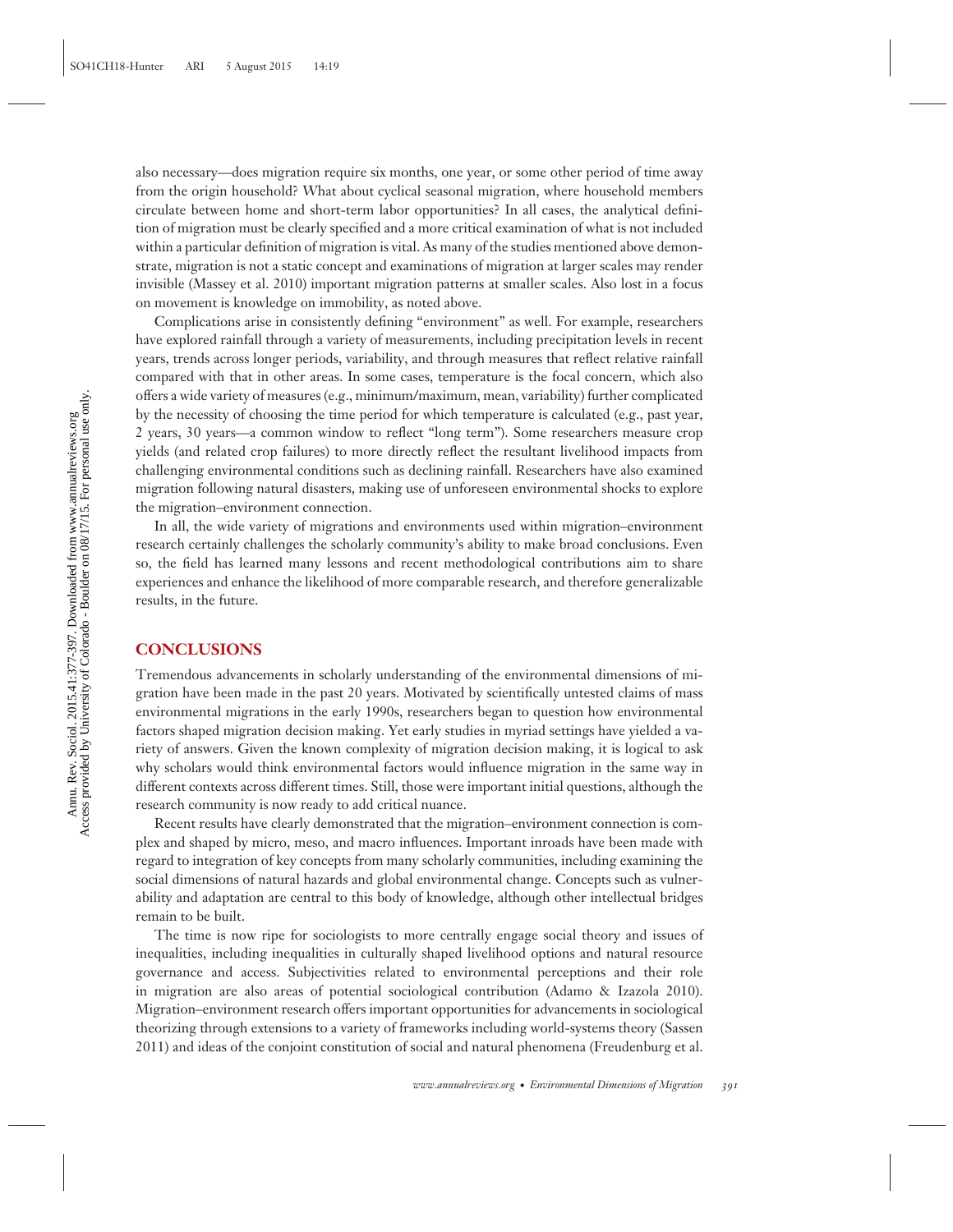1995). Finally, the strengths of qualitative sociologists in ethnographic and comparative scholarship could greatly enhance our understanding of the ways in which context and change influence household-level decision making and well-being, while offering a means of ground-truthing the results of quantitative approaches (McLeman 2014).

Contemporary climate change has spurred keen interest in this topic among both policymakers and the public. Yet policy and programmatic response to migration shaped by environmental factors tends to favor sudden-onset events such as natural disasters where relief efforts have precedence and can be targeted (Mueller et al. 2014). Even so, slow-onset environmental pressures such as drought or heat stress are increasingly likely (IPCC 2013), suggesting important new response mechanisms are required to cope with community strain.

Researchers have thus far been innovative with existing data sources—linking environmental measures to social data as feasible (Fussell et al. 2014). Yet as McLeman (2013b) notes, to date there is no global monitoring system that measures population displacements and environmental changes. Such a system could facilitate and strengthen future migration–environment research and allow for timely methodological, theoretical, and substantive advancements.

Further, although sociologists have offered important contributions, a nontrivial portion of existing migration–environment scholarship is within cognate disciplines, namely, human geography. Yet sociology has much to offer both theoretically and empirically. As research on the environmental dimensions of migration continues to rapidly emerge, sociology ought not be left behind.

#### **SUMMARY POINTS**

- 1. Substantial research progress on migration–environment linkages has been made in the past two decades.
- 2. Improved understanding of the environmental dimensions of migration is debunking the overly simplistic popular view of climate refugees.
- 3. A variety of case studies in many geographic settings are yielding clusters of findings and demonstrating that environment-related migration is often a risk diversification strategy.
- 4. Migration is a long-standing form of adaptation to environmental change, although migration may not be an option for particularly marginalized households and may further marginalize those most impoverished.
- 5. Environmental conditions interact with contextual factors, such as the political economy, to shape migration probabilities.
- 6. Household composition and social networks shape households' use of migration as a livelihood strategy in the face of environmental stress.
- 7. Unfortunately, there are few links to broader migration or social theory within migration– environment scholarship.

#### **FUTURE ISSUES**

1. Sociologists are poised to more centrally integrate issues of structure-agency, gender, inequalities, power, and perceptions into migration–environment research.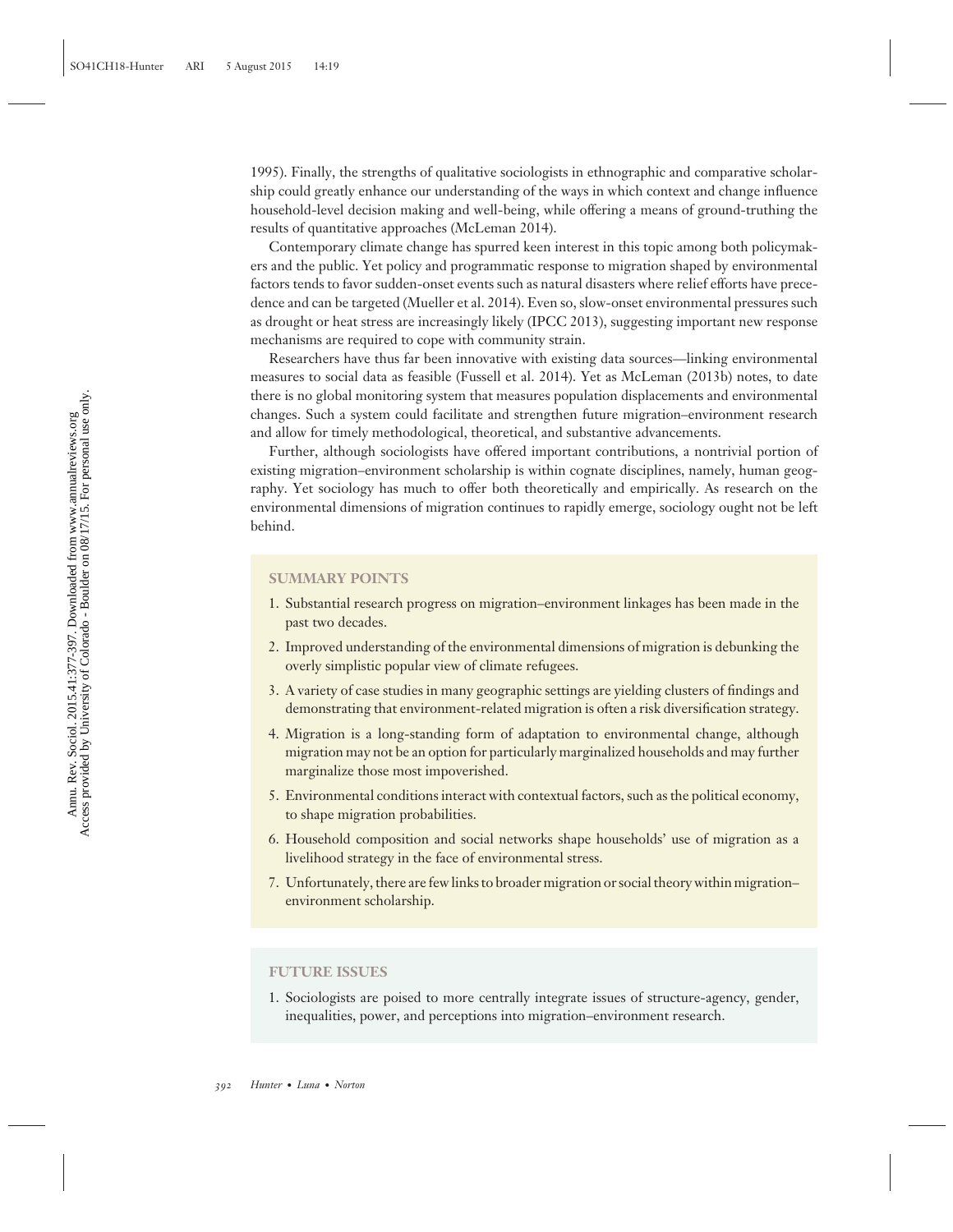- 2. Researchers continue to innovatively combine data to further our understanding of migration–environment connections, but they should also commit to collect relevant data that would be broadly available and comparable.
- 3. Given the tremendous policy and programmatic importance of migration–environment linkages, particularly in light of contemporary climate change, researchers should be encouraged to better disseminate their findings.

#### **DISCLOSURE STATEMENT**

The authors are not aware of any affiliations, memberships, funding, or financial holdings that might be perceived as affecting the objectivity of this review.

#### **ACKNOWLEDGMENTS**

This research was supported in part by the Eunice Kennedy Shriver NICHD-funded University of Colorado Population Center (grant R24 HD066613).

#### **LITERATURE CITED**

Adamo SB, Izazola H. 2010. Human migration and the environment. *Popul. Environ.* 32(2):105–8 Adger WN. 2006. Vulnerability. *Glob. Environ. Change* 16(3):268–81

Adger WN, Kelly PM, Winkels A, Huy LQ, Locke C. 2002. Migration, remittances, livelihood trajectories, and social resilience. *AMBIO* 31(4):358–66

Afifi T. 2011. Economic or environmental migration? The push factors in Niger. *Int. Migr.* 49(s1):e95–e124

- Auchincloss AH, Diez Roux AV. 2008. A new tool for epidemiology: the usefulness of dynamic-agent models in understanding place effects on health. *Am. J. Epidemiol.* 168(1):1–8
- Bankoff G, Frerks G, Hilhorst D. 2004. *Mapping Vulnerability: Disasters, Development, and People*. London: Earthscan
- Barrios S, Bertinelli L, Strobl E. 2006. Climatic change and rural–urban migration: the case of sub-Saharan Africa. *J. Urban Econ.* 60(3):357–71

Benson M, Osbaldiston N, eds. 2014. *Understanding Lifestyle Migration: Theoretical Approaches to Migration and the Quest for a Better Way of Life*. New York: Palgrave Macmillan

Berger PL, Luckmann T. 1991. *The Social Construction of Reality: A Treatise in the Sociology of Knowledge*. Harmondsworth, UK: Penguin

Bilsborrow RE. 1992. Population growth, internal migration, and environmental degradation in rural areas of developing countries. *Eur. J. Popul.* 8(2):125–48

Bilsborrow RE, Henry SJF. 2012. The use of survey data to study migration–environment relationships in developing countries: alternative approaches to data collection. *Popul. Environ.* 34:113–41

Black R. 2001. *Environmental refugees: myth or reality? New issues in refugee research*. Work. Pap. 34, U.N. High Comm. Refug., Geneva

Black R, Adger WN, Arnell NW. 2013. Migration and extreme environmental events: new agendas for global change research. *Environ. Sci. Policy* 27(Suppl. 1):S1–3 **Gives an especially**

**Black R, Adger WN, Arnell NW, Dercon S, Geddes A, Thomas D. 2011. The effect of environmental change on human migration.** *Glob. Environ. Change* **21S:S3–11**

- Boserup E. 1965. *The Conditions of Agricultural Growth: The Economics of Agrarian Change under Population Pressure*. London: Earthscan
- Bylander M. 2013. Depending on the sky: environmental distress, migration, and coping in rural Cambodia. *Int. Migr.* In press. doi: 10.1111/imig.12087

**useful summary and conceptual framework on migration– environment connections.**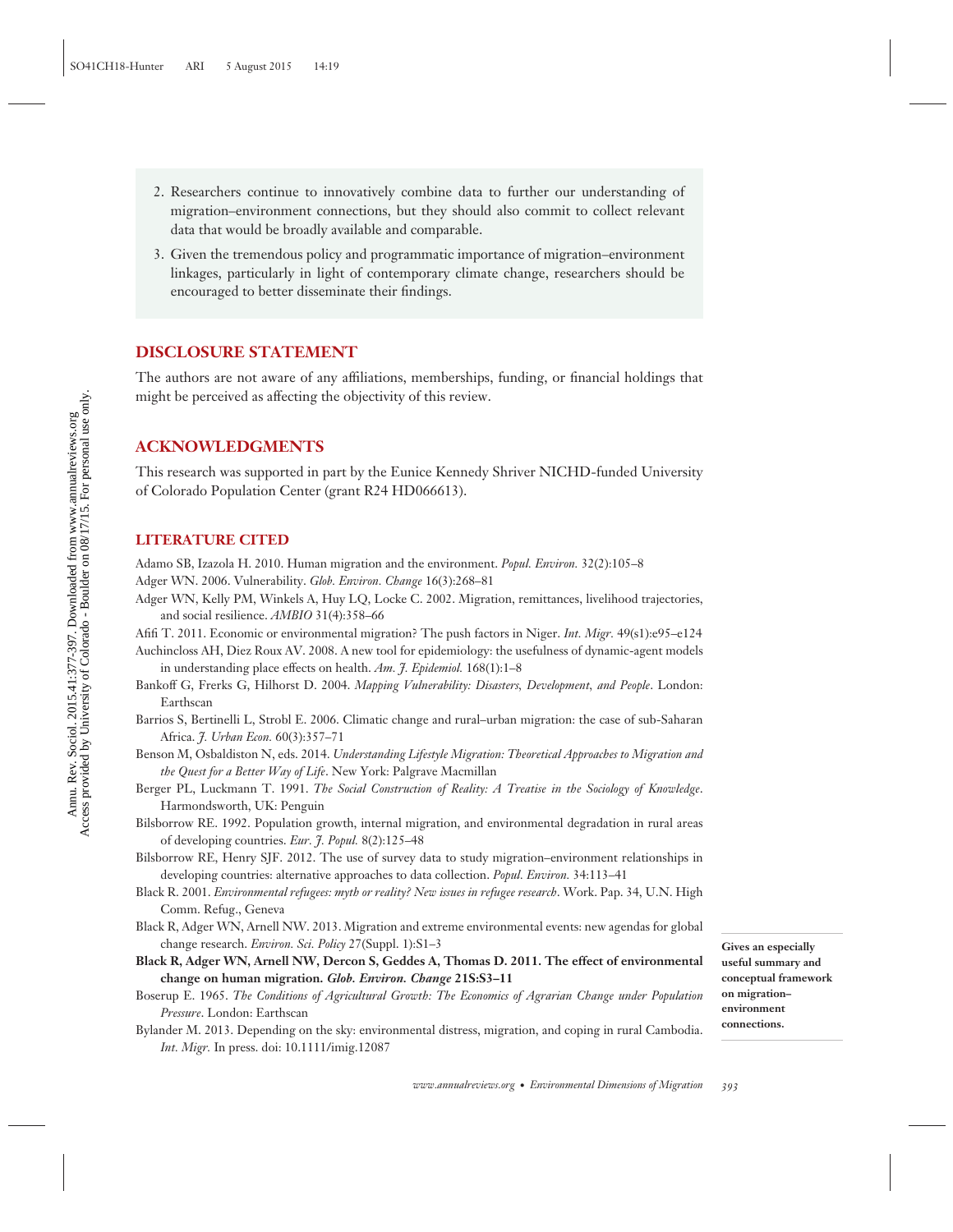**Uses a political ecology perspective to explore perceptions, power, and politics.**

**Provides a useful overview of context in demographic research and a call to action.**

**Introduces the concept**

**of "conjoint constitution."**

#### **Carr ER. 2005. Placing the environment in migration: environment, economy, and power in Ghana's Central Region.** *Environ. Plan.* **37(5):925–46**

| Curtis KJ, Schneider A. 2011. Understanding the demographic implications of climate change: estimates of<br>localized population predictions under future scenarios of sea-level rise. Popul. Environ. 33(1):28-54 |
|--------------------------------------------------------------------------------------------------------------------------------------------------------------------------------------------------------------------|
| Cutter SL. 1996. Vulnerability to environmental hazards. Prog. Hum. Geogr. 20:529-39                                                                                                                               |
| Davis K. 1963. The theory of change and response in modern demographic history. Popul. Index 29(4):345-66                                                                                                          |
| Davis M. 2001. Late Victorian Holocausts: El Niño Famines and the Making of the Third World. London: Verso                                                                                                         |
| De Bruijn M, Van Dijk H. 2003. Changing population mobility in West Africa: Fulbe pastoralists in central                                                                                                          |
| and south Mali. Afr. Aff. 102(407):285-307                                                                                                                                                                         |
| De Haas H. 2010. Migration and development: a theoretical perspective. Int. Migr. Rev. 44(1):227-64                                                                                                                |
| Descola P. 2013. Beyond Nature and Culture. Chicago: Univ. Chicago Press                                                                                                                                           |
| Dillon A, Mueller V, Salau S. 2011. Migratory responses to agricultural risk in northern Nigeria. Am. J. Agric.                                                                                                    |
| Econ. 93(4):1048-61                                                                                                                                                                                                |
| Doevenspeck M. 2011. The thin line between choice and flight: environment and migration in rural Benin.                                                                                                            |
| <i>Int. Migr.</i> $49(s1):e50-e68$                                                                                                                                                                                 |
| Eakin H. 2005. Institutional change, climate risk, and rural vulnerability: cases from Central Mexico. World                                                                                                       |
| Dev. 33(11):1923-38                                                                                                                                                                                                |
| Entwisle B. 2007. Putting people into place. Demography 44:687-703                                                                                                                                                 |
| Evans TP, Kelley H. 2008. Assessing the transition from deforestation to forest regrowth with an agent-based                                                                                                       |
| model of land cover change for south-central Indiana (USA). Geoforum 39(2):819-32                                                                                                                                  |
| Ezra M, Kiros G-E. 2000. Household vulnerability to food crisis and mortality in the drought-prone areas of                                                                                                        |
| northern Ethiopia. J. Biosoc. Sci. 32(03):395-409                                                                                                                                                                  |
| Ezra M, Kiros G-E. 2001. Rural out-migration in the drought prone areas of Ethiopia: a multilevel analysis.                                                                                                        |
| Int. Migr. Rev. 35(3):749-71                                                                                                                                                                                       |
| Feng S, Krueger AB, Oppenheimer M. 2010. Linkages among climate change, crop yields and Mexico-US<br>cross-border migration. PNAS 107(32):14257-62                                                                 |
| Findley SE. 1994. Does drought increase migration? A study of migration from rural Mali during the 1983-                                                                                                           |
| 1985 drought. Int. Migr. Rev. 28:539-53                                                                                                                                                                            |
| Freudenburg WR, Frickel S, Gramling R. 1995. Beyond the nature/society divide: learning to think                                                                                                                   |
| about a mountain. Sociol. Forum 10:361-92                                                                                                                                                                          |
| Fussell E, Hunter LM, Gray CL. 2014. Measuring the environmental dimensions of human migration: the                                                                                                                |
| demographer's toolkit. Glob. Environ. Change 28:182-91                                                                                                                                                             |
| Giddens A. 1984. The Constitution of Society: Outline of the Theory of Structuration. Cambridge, UK: Polity Press                                                                                                  |
| Gila OA, Zaratiegui AU, López de Maturana Diéguez V. 2011. Western Sahara: migration, exile and envi-                                                                                                              |
| ronment. Int. Migr. 49(s1):e146-63                                                                                                                                                                                 |
|                                                                                                                                                                                                                    |

- Gray CL. 2009. Rural out-migration and smallholder agriculture in the southern Ecuadorian Andes. *Popul. Environ.* 30(4–5):193–217
- Gray CL. 2010. Gender, natural capital, and migration in the southern Ecuadorian Andes. *Environ. Plan. A* 42(3):678–96
- Gray CL, Frankenberg E, Thomas D, Sumantri CS. 2009. *Tsunami-induced displacement in Sumatra, Indonesia*. Presented at IUSSP International Population Conference, 26th, Marrakech, Morocco
- Gray CL, Mueller V. 2012a. Drought and population mobility in rural Ethiopia. *World Dev.* 40(1):134–45

Gray CL, Mueller V. 2012b. Natural disasters and population mobility in Bangladesh. *PNAS* 109(16):6000–5

Gutmann MP, Field V. 2010. Katrina in historical context: environment and migration in the U.S. *Popul. Environ.* 31(1–3):3–19

Hannigan J. 2006. *Environmental Sociology: A Social Constructionist Perspective*. London/New York: Routledge

- Henry S, Boyle P, Lambin EF. 2003. Modelling inter-provincial migration in Burkina Faso, West Africa: the role of socio-demographic and environmental factors. *Appl. Geogr.* 23(2):115–36
- Henry S, Schoumaker B, Beauchemin C. 2004. The impact of rainfall on the first out-migration: a multi-level event-history analysis in Burkina Faso. *Popul. Environ.* 25(5):423–60

Hart G. 2001. Development critiques in the 1990s: culs de sac and promising paths. *Prog. Hum. Geogr.* 25(4):649–58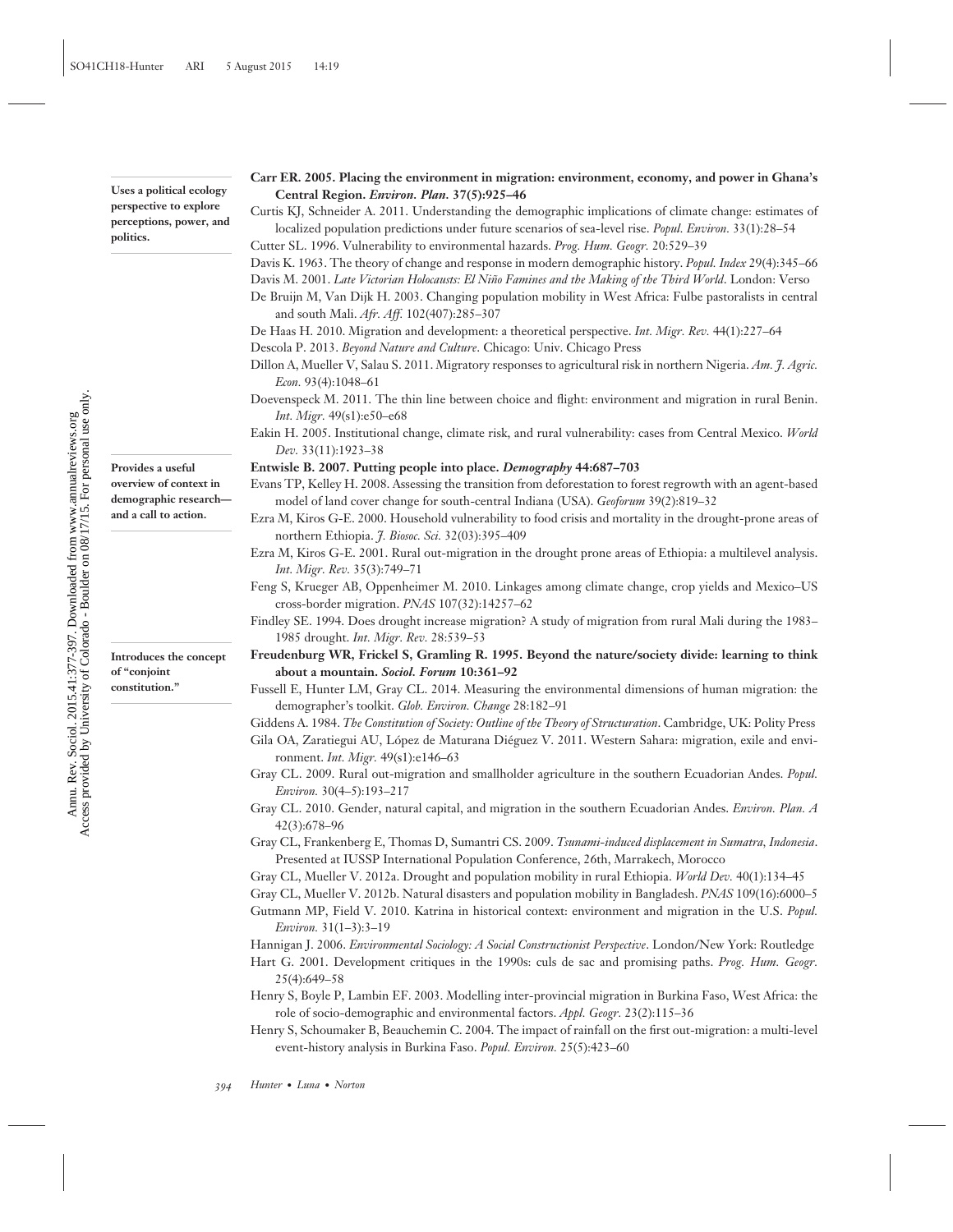Hugo G. 1996. Environmental concerns and international migration. *Int. Migr. Rev.* 30:105–31

**Hunter LM. 2005. Migration and environmental hazards.** *Popul. Environ.* **26(4):273–302**

- Hunter LM, David E. 2011. Climate change and migration: considering gender dimensions. In *Climate Change and Migration*, ed. E Piguet, P de Guchteneire, A Pecoud, pp. 306–30. Cambridge, UK: Cambridge Univ. Press/UNESCO Publ.
- Hunter LM, Murray S, Riosmena F. 2013. Rainfall patterns and US migration from rural Mexico. *Int. Migr. Rev.* 47(4):874–909
- Hunter LM, Nawrotzki R, Leyk S, Maclaurin GJ, Twine W, et al. 2014. Rural outmigration, natural capital, and livelihoods in South Africa. *Popul. Space Place* 20(5):402–20
- IOM/RPG (Int. Organ. Migr./Refug. Policy Group). 1992. *Migration and the Environment*. Geneva/ Washington, DC: Int. Organ. Migr./Refug. Policy Group
- IPCC (Intergov. Panel Climate Change). 2013. *Climate Change 2013: The Physical Science Basis. Contribution of Working Group I to the Fifth Assessment Report of the Intergovernmental Panel on Climate Change*. Cambridge, UK: Cambridge Univ. Press
- Jónsson G. 2010. *The environmental factor in migration dynamics: a review of African case studies*. Work. Pap. 21, Int. Migr. Inst., Univ. Oxford, UK
- Kniveton DR, Smith CD, Black R. 2012. Emerging migration flows in a changing climate in dryland Africa. *Nat. Clim. Change* 2(6):444–47
- Lewin PA, Fisher M, Weber B. 2012. Do rainfall conditions push or pull rural migrants: evidence from Malawi. *Agric. Econ.* 43(2):191–204
- Leyk S, Maclaurin GJ, Hunter LM, Nawrotzki R, Twine W, et al. 2012. Spatially and temporally varying associations between temporary outmigration and natural resource availability in resource-dependent rural communities in South Africa: a modeling framework. *Appl. Geogr.* 34:559–68
- Lilleør HB, Van den Broeck K. 2011. Economic drivers of migration and climate change in LDCs. *Glob. Environ. Change* 21(Suppl. 1):S70–81
- Lindstrom DP, Lauster N. 2001. Local economic opportunity and the competing risks of internal and U.S. migration in Zacatecas, Mexico. *Int. Migr. Rev.* 35(4):1232–56
- Lonergan S. 1998. The role of environmental degradation in population displacement. *Environ. Change Secur. Proj. Rep.* 4(Spring):5–15
- Lopez-Carr D. 2012. Agro-ecological drivers of rural out-migration to the Maya Biosphere Reserve, ´ Guatemala. *Environ. Res. Lett.* 7(4):045603
- Magdoff F, Foster JB, Buttel FH, eds. 2000. *Hungry for Profit: The Agribusiness Threat to Farmers, Food, and the Environment*. New York: Monthly Review
- Marino E. 2012. The long history of environmental migration: assessing vulnerability construction and obstacles to successful relocation in Shishmaref, Alaska. *Glob. Environ. Change* 22(2):374–81
- Massey DS, Arango J, Hugo G, Kouaouci A, Pellegrino A, Taylor JE. 1993. Theories of international migration: a review and appraisal. *Popul. Dev. Rev.* 19(3):431–66

Massey DS, Axinn WG, Ghimire DJ. 2010. Environmental change and out-migration: evidence from Nepal. *Popul. Environ.* 32(2–3):109–36

Massey DS, Espana FG. 1987. The social process of international migration. ˜ *Science* 237(4816):733–38

Massey DS, Espinosa KE. 1997. What's driving Mexico-US migration? A theoretical, empirical, and policy analysis. *Am. J. Sociol.* 102(4):939–99

- McLaughlin P, Dietz T. 2008. Structure, agency and environment: toward an integrated perspective on vulnerability. *Glob. Environ. Change* 18(1):99–111
- McLeman R. 2013. Developments in modelling of climate change-related migration.*Clim. Change* 117(3):599– 611

McLeman R, Smit B. 2006. Migration as an adaptation to climate change. *Clim. Change* 76(1–2):31–53 **Provides a**

- **McLeman RA. 2014.** *Climate and Human Migration: Past Experiences, Future Challenges***. New York: Cambridge Univ. Press**
- McLeman RA, Hunter LM. 2010. Migration in the context of vulnerability and adaptation to climate change: insights from analogues. *Wiley Interdiscip. Rev. Clim. Change* 1(3):450–61
- Mena CF, Walsh SJ, Frizzelle BG, Xiaozheng Y, Malanson GP. 2011. Land use change on household farms in the Ecuadorian Amazon: design and implementation of an agent-based model. *Appl. Geogr.* 31(1):210–22

**state-of-the-art overview of understandings, methods, implications, and gaps.**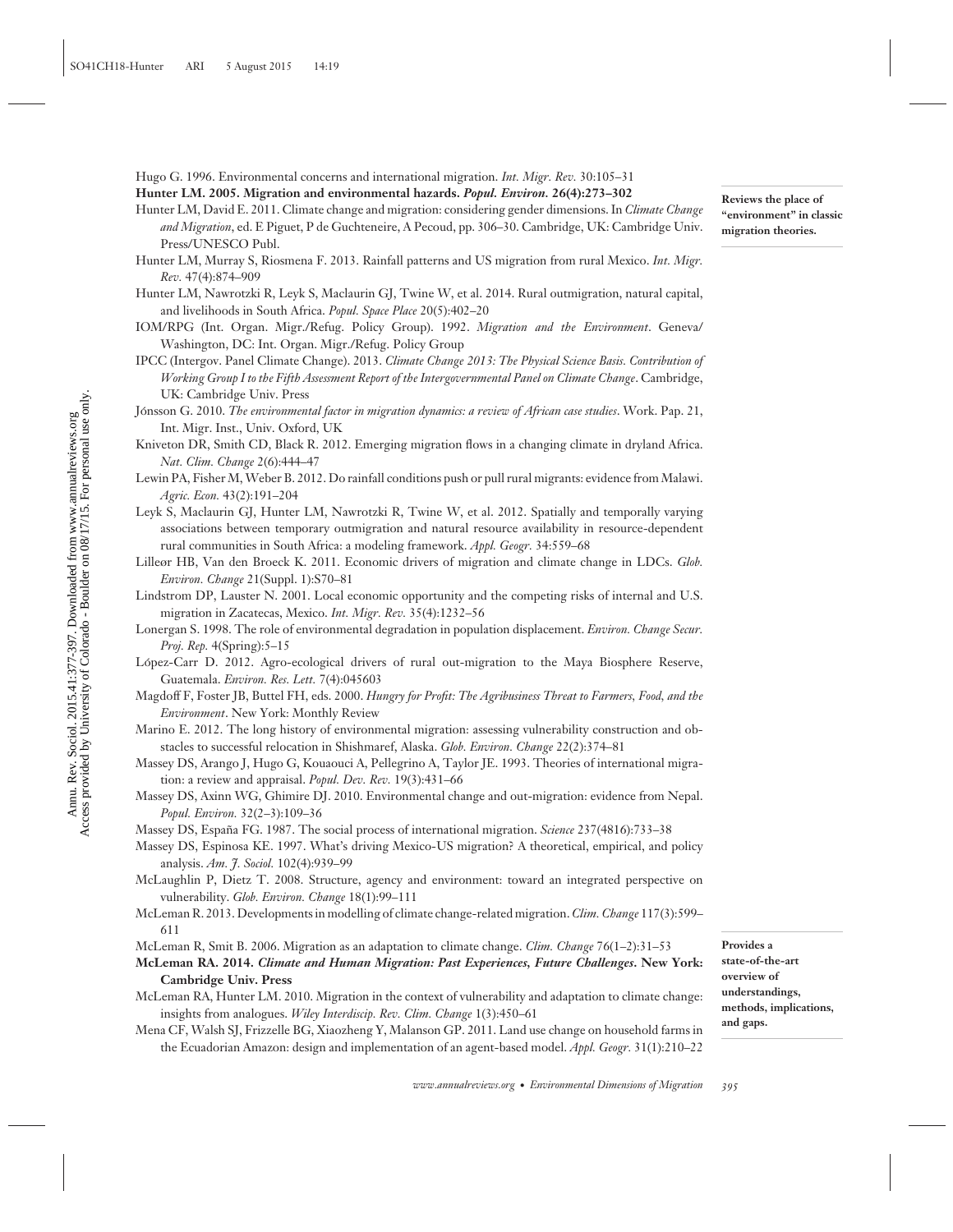**Interviews in both sending and receiving areas add nuance to our understanding of interactions and impacts.**

- Meze-Hausken E. 2000. Migration caused by climate change: How vulnerable are people in dryland areas? *Mitig. Adapt. Strateg. Glob. Change* 5(4):379–406
- Miller BW, Breckheimer I, McCleary AL, Guzman-Ramirez L, Caplow SC, et al. 2010. Using stylized agent- ´ based models for population–environment research: a case study from the Galápagos Islands. *Popul. Environ.* 75:279–87
- Morrissey J. 2012. Rethinking the 'debate on environmental refugees': from 'maximilists and minimalists' to 'proponents and critics.' *J. Polit. Ecol.* 19:36–49
- Morrissey J. 2014. Environmental change and human migration in sub-Saharan Africa. In *People on the Move in a Changing Climate*, ed. E Piguet, F Laczko, pp. 81–109. New York: Springer
- **Morrissey JW. 2013. Understanding the relationship between environmental change and migration: the development of an effects framework based on the case of northern Ethiopia.** *Glob. Environ. Change* **23(6):1501–10**
- Mueller V, Gray C, Kosec K. 2014. Heat stress increases long-term human migration in rural Pakistan. *Nat. Clim. Change* 4(3):182–85
- Myers N. 2002. Environmental refugees: a growing phenomenon of the 21st century. *Philos. Trans. R. Soc. B* 357(1420):609–13
- Nawrotzki RJ, Riosmena F, Hunter LM. 2013. Do rainfall deficits predict US-bound migration from rural Mexico? Evidence from the Mexican census. *Popul. Res. Policy Rev.* 32(1):129–58
- Oliver-Smith A. 2012. Debating environmental migration: society, nature and population displacement in climate change. *J. Int. Dev.* 24(8):1058–70
- O'Sullivan D. 2008. Geographical information science: agent-based models. *Prog. Hum. Geogr.* 32(4):541–50
- Perz SG. 2001. Household demographic factors as life cycle determinants of land use in the Amazon. *Popul. Res. Policy Rev.* 20(3):159–86
- Reid J. 2013. Interrogating the neoliberal biopolitics of the sustainable development-resilience nexus. *Int. Polit. Sociol.* 7(4):353–67
- Riosmena F, Nawrotzki RJ, Hunter LM. 2013. *Rainfall trends, variability and US migration from rural Mexico: evidence from the 2010 Mexican census*. Work Pap., Inst. Behav. Science, Univ. Colo., Boulder
- Sassen SJ. 2011. *Cities in a World Economy*. Thousand Oaks, CA: Pine Forge
- Sastry N, Gregory J. 2014. The location of displaced New Orleans residents in the year after Hurricane Katrina. *Demography* 51(3):753–75
- Scheffran J, Marmer E, Sow P. 2012. Migration as a contribution to resilience and innovation in climate adaptation: social networks and co-development in Northwest Africa. *Appl. Geogr.* 33:119–27
- Scoones I. 1998. *Sustainable rural livelihoods: a framework for analysis*. Work. Pap. 72, Inst. Dev. Stud., Brighton, UK
- Sen A. 1981. *Poverty and Famines: An Essay on Entitlement and Deprivation*. Oxford, UK: Oxford Univ. Press
- Shen S, Gemenne F. 2011. Contrasted views on environmental change and migration: the case of Tuvaluan migration to New Zealand. *Int. Migr.* 49(Suppl. 1):e224–42
- Speare A. 1974. Residential satisfaction as an intervening variable in residential mobility. *Demography* 11(2):173–88
- Sporton D, Thomas DS, Morrison J. 1999. Outcomes of social and environmental change in the Kalahari of Botswana: the role of migration. *J. South. Afr. Stud.* 25(3):442–59
- Stark O, Bloom DE. 1985. The new economics of labor migration. *Am. Econ. Rev.* 75:173–78
- Suhrke A. 1994. Environmental degradation and population flows. *J. Int. Aff.* 47(2):473–96
- Taylor JE, Lopez-Feldman A. 2010. Does migration make rural households more productive? Evidence from ´ Mexico. *J. Dev. Stud.* 46(1):68–90
- Turner BL, Kasperson RE, Matson PA, McCarthy JJ, Corell RW, et al. 2003. A framework for vulnerability analysis in sustainability science. *PNAS* 100(14):8074–79
- Van der Geest K. 2011. North-South migration in Ghana: what role for the environment? *Int. Migr.* 49(Suppl. 1):e69–94
- Van der Land V, Hummel D. 2013. Vulnerability and the role of education in environmentally induced migration in Mali and Senegal. *Ecol. Soc.* 18(4):14
- VanWey LK, D'Antona ÁO, Brondízio ES. 2007. Household demographic change and land use/land cover change in the Brazilian Amazon. *Popul. Environ.* 28(3):163–85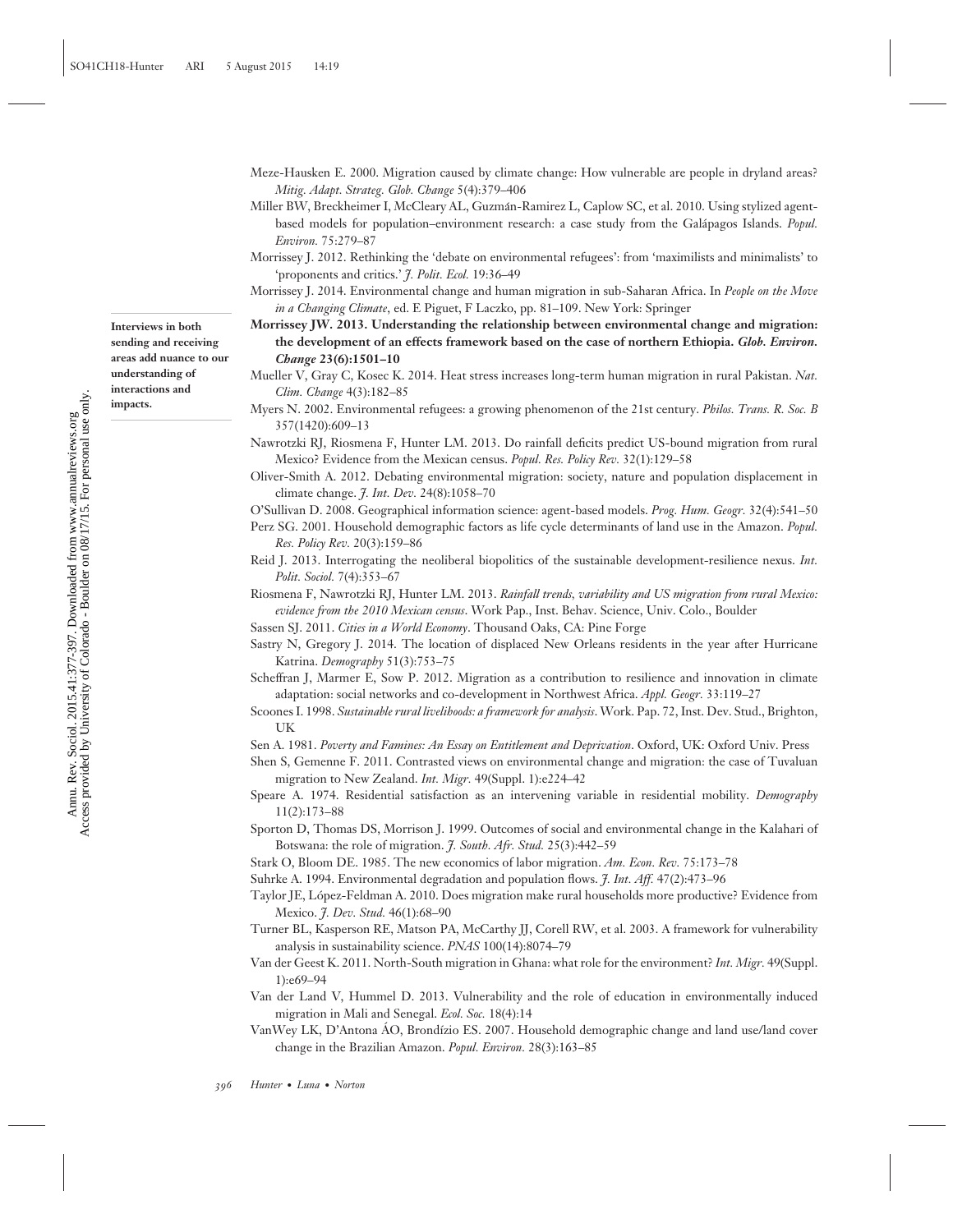- VanWey LK, Guedes GR, D'Antona AO. 2012. Out-migration and land-use change in agricultural frontiers: ´ insights from Altamira settlement project. *Popul. Environ.* 34(1):44–68
- Walker R, Perz S, Caldas M, Silva LGT. 2002. Land use and land cover change in forest frontiers: the role of household life cycles. *Int. Reg. Sci. Rev.* 25(2):169–99
- Warner K. 2011. Environmental change and migration: methodological considerations from ground-breaking global survey. *Popul. Environ.* 33(1):3–27
- Warner K, Afifi T. 2014. Where the rain falls: evidence from 8 countries on how vulnerable households use migration to manage the risk of rainfall variability and food insecurity. *Clim. Dev.* 6(1):1–17
- Warner K, Hamza M, Oliver-Smith A, Renaud F, Julca A. 2010. Climate change, environmental degradation and migration. *Nat. Hazards* 55(3):689–715
- Watts M. 2005. Nature: culture. In *Spaces of Geographical Thought: Deconstructing Human Geography's Binaries*, ed. P Cloke, R Johnston, pp. 142–74. London: Sage
- Wisner B, Blaikie P, Cannon T, Davis I. 2004. *At Risk: Natural Hazards, People's Vulnerability and Disasters*. New York: Taylor & Francis
- Wolpert J. 1966. Migration as an adjustment to environmental stress. *J. Soc. Issues* 22(4):92–102
- Zetter R, Morrissey J. 2014. The environment-mobility nexus: reconceptualizing the links between environmental stress, (im)mobility and power. In *The Oxford Handbook of Refugee and Forced Migration Studies*, ed. E Fiddian-Qasmiyeh, G Loescher, K Long, N Sigona, pp. 342–54. Oxford, UK: Oxford Univ. Press

#### RELATED RESOURCES

- Black R, Arnell N, Dercon S. 2011. Migration and environmental change: review of drivers of migration. *Glob. Environ. Change* 21(Suppl. 1):S1–S130
- Bremner J, Hunter L. 2014. *Population Bulletin*: *Migration and Environment*. 69(1), Population Reference Bureau, Washington DC. **[http://www.prb.org/pdf14/migration-and](http://www.prb.org/pdf14/migration-and-environment.pdf)[environment.pdf](http://www.prb.org/pdf14/migration-and-environment.pdf)**
- Maxmillan M, Billah M, Siddiqui T, Abrar C, Black R, Kniveton D. 2014. Climate-related migration in rural Bangladesh: a behavioural model. *Popul. Environ.* 36(1):85–110
- Piguet E. 2013. From "primitive migration" to "climate refugees": the curious fate of the natural environment in migration studies. *Ann. Assoc. Am. Geogr.* 103(1):148–62
- Piguet E, Pécoud A, Guchteneire PF, eds. 2011. *Migration and Climate Change*. Cambridge, UK: Cambridge Univ. Press
- United Nations University project "Environmental Change and Forced Migration Scenarios (EACH-FOR)." **<http://www.ehs.unu.edu/article/read/each-for>**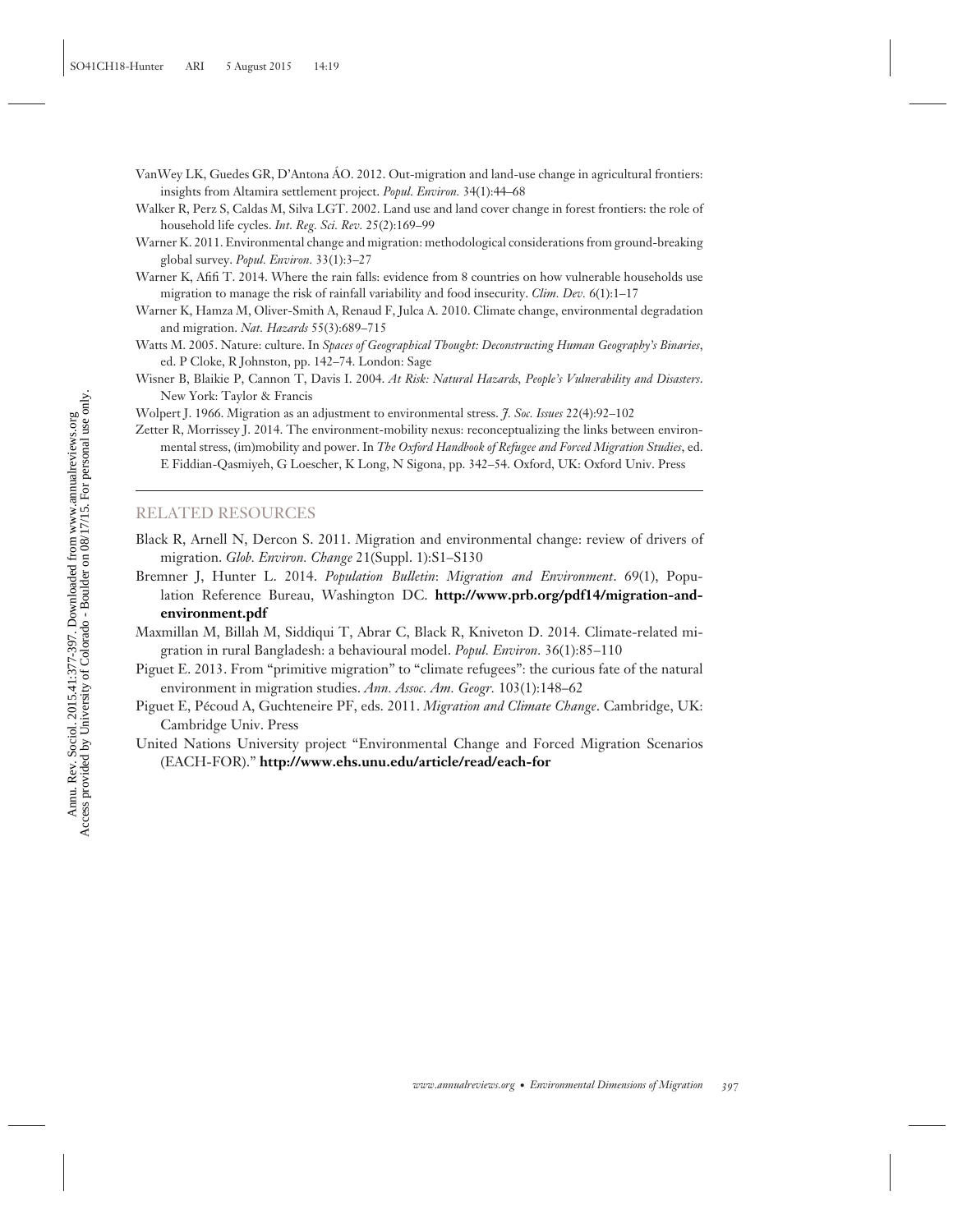# $\mathbf{\overline{R}}$

**Annual Review of Sociology**

# Contents Volume 41, 2015

# **Prefatory Chapter**

| Intersectionality's Definitional Dilemmas                                                                                                                                                   |
|---------------------------------------------------------------------------------------------------------------------------------------------------------------------------------------------|
| <b>Theory and Methods</b>                                                                                                                                                                   |
| What Sociologists Should Know About Complexity Theory                                                                                                                                       |
| <b>Social Processes</b>                                                                                                                                                                     |
| Beyond Altruism: Sociological Foundations of Cooperation<br>and Prosocial Behavior                                                                                                          |
| The Emergence of Global Systemic Risk<br>Miguel A. Centeno, Manish Nag, Thayer S. Patterson, Andrew Shaver,                                                                                 |
| The Stigma Complex                                                                                                                                                                          |
| <b>Institutions and Culture</b>                                                                                                                                                             |
| The Sociology of Consumption: Its Recent Development                                                                                                                                        |
| <b>Formal Organizations</b>                                                                                                                                                                 |
| Punishment Regimes and the Multilevel Effects of Parental<br>Incarceration: Intergenerational, Intersectional, and<br>Interinstitutional Models of Social Inequality and Systemic Exclusion |
| Sociology and School Choice: What We Know After<br>Two Decades of Charter Schools                                                                                                           |
| <b>Political and Economic Sociology</b>                                                                                                                                                     |
| Effects of the Great Recession: Health and Well-Being                                                                                                                                       |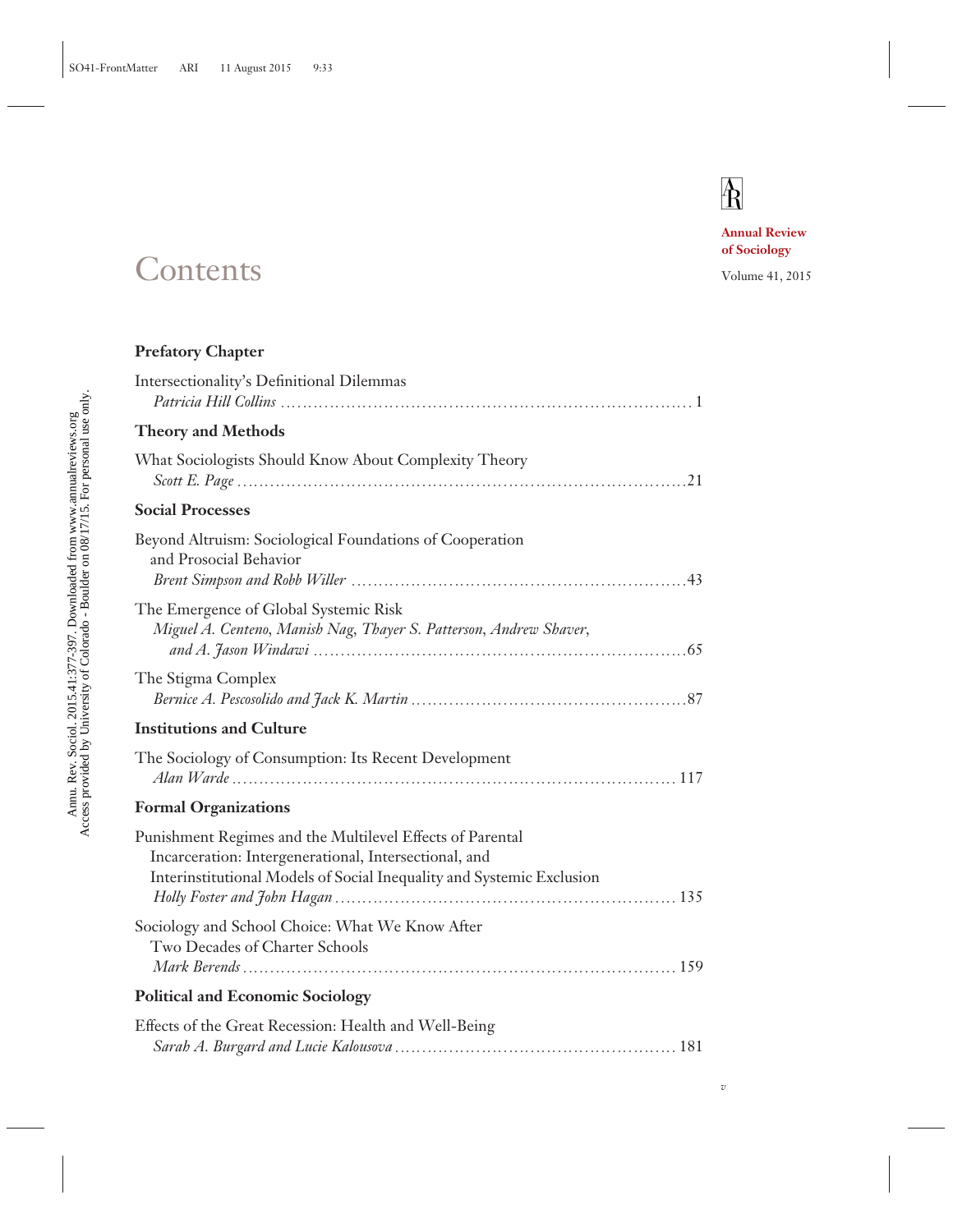| Financialization of the Economy                                                                                               |  |
|-------------------------------------------------------------------------------------------------------------------------------|--|
| Human Trafficking and Contemporary Slavery                                                                                    |  |
| New Directions for the Sociology of Development                                                                               |  |
| Differentiation and Stratification                                                                                            |  |
| Empire, Health, and Health Care: Perspectives at the End of Empire<br>as We Have Known It                                     |  |
| Incarceration and Health                                                                                                      |  |
| Is Racism a Fundamental Cause of Inequalities in Health?                                                                      |  |
| <b>STEM Education</b>                                                                                                         |  |
| The Far-Reaching Impact of Job Loss and Unemployment                                                                          |  |
| Demography                                                                                                                    |  |
| <b>Environmental Dimensions of Migration</b>                                                                                  |  |
| Intraregional Migration in South America: Trends<br>and a Research Agenda                                                     |  |
|                                                                                                                               |  |
| Reproduction                                                                                                                  |  |
| Policy                                                                                                                        |  |
| Does Schooling Increase or Reduce Social Inequality?                                                                          |  |
| <b>Sociology and World Regions</b>                                                                                            |  |
| Marriage and Family in East Asia: Continuity and Change<br>James M. Raymo, Hyunjoon Park, Yu Xie, and Wei-jun Jean Yeung  471 |  |